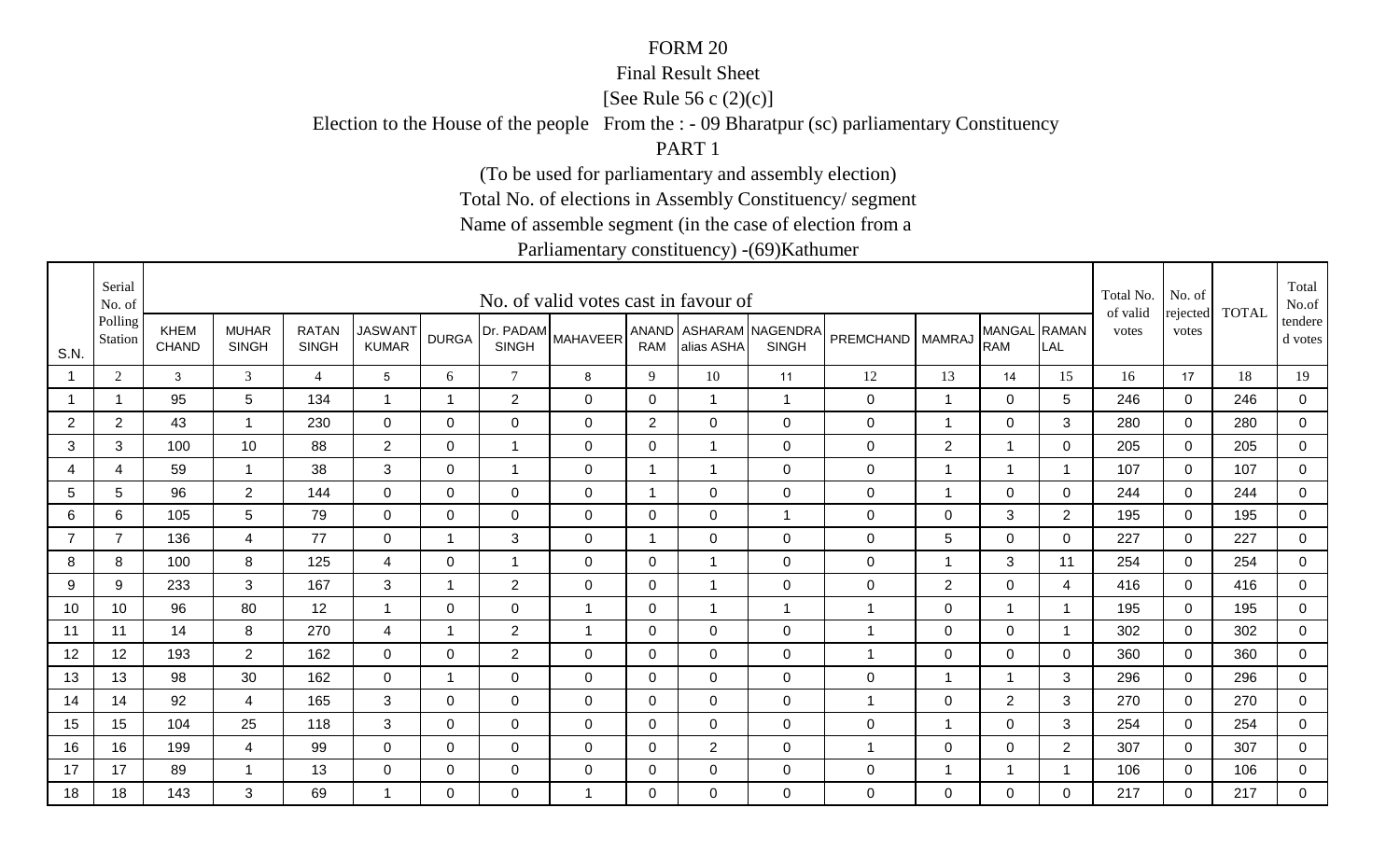### Final Result Sheet

[See Rule 56 c (2)(c)]

Election to the House of the people From the : - 09 Bharatpur (sc) parliamentary Constituency

PART 1

(To be used for parliamentary and assembly election)

Total No. of elections in Assembly Constituency/ segment

Name of assemble segment (in the case of election from a

|      | Serial<br>No. of   |                             |                              |                              |                                |                         |                           | No. of valid votes cast in favour of |                |                |                                        |                    |                |                            |                | Total No.<br>of valid | No. of<br>rejected | <b>TOTAL</b> | Total<br>No.of       |
|------|--------------------|-----------------------------|------------------------------|------------------------------|--------------------------------|-------------------------|---------------------------|--------------------------------------|----------------|----------------|----------------------------------------|--------------------|----------------|----------------------------|----------------|-----------------------|--------------------|--------------|----------------------|
| S.N. | Polling<br>Station | <b>KHEM</b><br><b>CHAND</b> | <b>MUHAR</b><br><b>SINGH</b> | <b>RATAN</b><br><b>SINGH</b> | <b>JASWANT</b><br><b>KUMAR</b> | <b>DURGA</b>            | Dr. PADAM<br><b>SINGH</b> | <b>MAHAVEER</b>                      | <b>RAM</b>     | alias ASHA     | ANAND ASHARAM NAGENDRA<br><b>SINGH</b> | PREMCHAND   MAMRAJ |                | MANGAL RAMAN<br><b>RAM</b> | LAL            | votes                 | votes              |              | tendere  <br>d votes |
| 19   | 19                 | 138                         | 6                            | 62                           | $\overline{1}$                 | $\mathbf{0}$            | 0                         | 0                                    | $\mathbf 0$    | $\Omega$       | $\overline{1}$                         | $\mathbf 0$        | $\mathbf{1}$   | $\mathbf 1$                | 3              | 213                   | $\mathbf 0$        | 213          | 0                    |
| 20   | 20                 | 102                         | 53                           | 59                           | -1                             | 0                       | 0                         | $\mathbf 0$                          | 0              | $\Omega$       | $\mathbf 0$                            | $\mathbf 0$        | $\mathbf 1$    | $\overline{4}$             | $\overline{7}$ | 227                   | 0                  | 227          | $\overline{0}$       |
| 21   | 21                 | 273                         | 3                            | 35                           | $\mathbf 0$                    | 0                       | $\mathbf 0$               | 0                                    | 0              | 0              | $\mathbf 0$                            | $\mathbf 0$        | -1             | $\mathbf 1$                | 2              | 315                   | 0                  | 315          | 0                    |
| 22   | 22                 | 148                         | 13                           | 58                           | -1                             | 0                       | 4                         | 0                                    | 0              |                | $\mathbf 0$                            | $\mathbf 0$        | 0              | $\mathbf 0$                | 0              | 225                   | $\Omega$           | 225          | 0                    |
| 23   | 23                 | 43                          | 5                            | 342                          | $\overline{0}$                 | $\mathbf 1$             | $\mathbf{1}$              | $\mathbf 0$                          | $\mathbf 0$    | $\Omega$       | $\mathbf 0$                            | $\mathbf{1}$       | 2              | 3                          | $\Omega$       | 398                   | $\Omega$           | 398          | $\overline{0}$       |
| 24   | 24                 | 139                         | 20                           | 237                          | 3                              | $\mathbf 0$             | $\mathbf 0$               | $\mathbf 0$                          | $\mathbf 0$    | $\overline{0}$ | $\mathbf 0$                            | $\boldsymbol{0}$   | $\mathbf 0$    | $\mathbf 0$                | $\overline{1}$ | 400                   | $\mathbf 0$        | 400          | $\overline{0}$       |
| 25   | 25                 | 225                         | 9                            | 108                          | $\overline{2}$                 | $\mathbf 0$             | $\overline{A}$            | $\mathbf 0$                          | $\overline{1}$ | $\mathbf 0$    | $\mathbf 0$                            | $\boldsymbol{0}$   | $\mathbf 0$    | $\overline{2}$             | $\Omega$       | 348                   | $\Omega$           | 348          | 0                    |
| 26   | 26                 | 189                         | $\overline{2}$               | 194                          | 3                              | 0                       | $\mathbf 1$               | $\mathbf 0$                          | 0              | $\overline{0}$ | $\mathbf 0$                            | 6                  | 3              | $\overline{1}$             | 6              | 405                   | $\mathbf 0$        | 405          | 0                    |
| 27   | 27                 | 101                         | 3                            | 92                           | $\mathbf 0$                    | $\Omega$                | 0                         | $\mathbf 0$                          | 0              | $\overline{0}$ | $\mathbf 0$                            | $\mathbf 0$        | -1             | 1                          | $\mathbf 0$    | 198                   | $\mathbf 0$        | 198          | 0                    |
| 28   | 28                 | 156                         | $\mathbf{1}$                 | 41                           | $\mathbf 0$                    | $\mathbf 0$             | $\overline{4}$            | $\mathbf 0$                          | $\mathbf 0$    | $\mathbf 0$    | $\mathbf 0$                            | $\mathbf{1}$       | $\mathbf 0$    | $\overline{1}$             | 6              | 210                   | $\mathbf 0$        | 210          | $\overline{0}$       |
| 29   | 29                 | 168                         | 69                           | 44                           | $\mathbf 0$                    | 0                       | $\mathbf 1$               | $\mathbf 0$                          | $\mathbf 0$    | 0              | $\mathbf 0$                            | 0                  | $\mathbf 0$    | $\mathbf{3}$               | 0              | 285                   | 0                  | 285          | $\mathbf 0$          |
| 30   | 30                 | 64                          | 3                            | 147                          | 3                              | 0                       | $\overline{1}$            | $\overline{2}$                       | $\overline{1}$ | $\overline{0}$ | $\mathbf 0$                            | $\mathbf 0$        | $\overline{1}$ | $\mathbf 0$                | $\mathbf 0$    | 222                   | $\mathbf 0$        | 222          | 0                    |
| 31   | 31                 | 209                         | 77                           | 129                          | -1                             | 0                       | $\mathbf 0$               | $\mathbf 0$                          | 0              | $\overline{0}$ | $\overline{1}$                         | $\overline{c}$     | 11             | $\mathbf 0$                | $\overline{2}$ | 432                   | $\mathbf 0$        | 432          | $\overline{0}$       |
| 32   | 32                 | 140                         | 11                           | 44                           | $\overline{2}$                 | $\Omega$                | 17                        | 2                                    | $\mathbf{0}$   | $\Omega$       | $\mathbf 0$                            | $\mathbf 0$        | $\mathbf 0$    | -1                         | - 1            | 218                   | $\Omega$           | 218          | 0                    |
| 33   | 33                 | 10                          | 3                            | 147                          | $\mathbf 0$                    | $\overline{1}$          | $\mathbf 0$               | $\mathbf 0$                          | $\mathbf 0$    | $\mathbf 0$    | $\mathbf 0$                            | $\boldsymbol{0}$   | $\overline{1}$ | $\overline{1}$             | $\overline{2}$ | 165                   | $\overline{0}$     | 165          | $\mathbf 0$          |
| 34   | 34                 | 86                          | $\mathbf 1$                  | 171                          | $\overline{2}$                 | 0                       | $\mathbf 0$               | $\mathbf 0$                          | 0              | 0              | $\mathbf 0$                            | $\mathbf 0$        | $\overline{1}$ | $\overline{2}$             | 3              | 266                   | $\Omega$           | 266          | $\overline{0}$       |
| 35   | 35                 | 61                          | 9                            | 77                           | $\overline{2}$                 | $\overline{\mathbf{1}}$ | 1                         | $\overline{1}$                       | -1             |                | $\mathbf 0$                            | 0                  | -1             |                            | $\overline{2}$ | 158                   | $\mathbf 0$        | 158          | 0                    |
| 36   | 36                 | 105                         | $\overline{0}$               | 40                           | $\mathbf 0$                    | 0                       | $\mathbf 0$               | 0                                    | 0              | $\overline{2}$ | $\mathbf 0$                            | $\mathbf 0$        | -1             | $\mathbf 0$                | 3              | 151                   | $\mathbf 0$        | 151          | $\overline{0}$       |
| 37   | 37                 | 21                          | $\mathbf{1}$                 | 304                          | $\overline{2}$                 | $\Omega$                | 1                         | $\Omega$                             | $\Omega$       | $\Omega$       | $\overline{1}$                         | 0                  | 3              |                            | -1             | 335                   | $\Omega$           | 335          | $\overline{0}$       |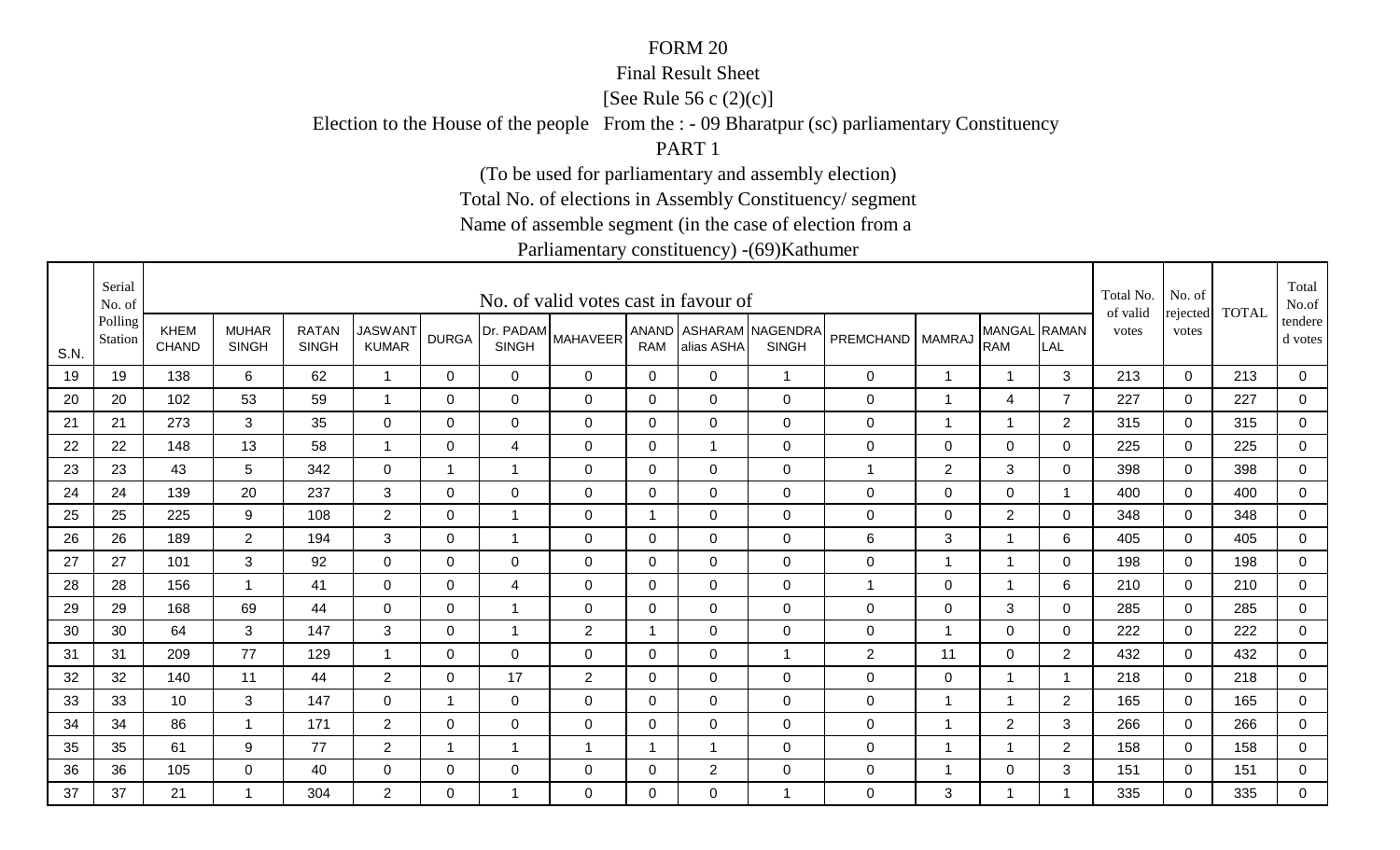### Final Result Sheet

[See Rule 56 c (2)(c)]

Election to the House of the people From the : - 09 Bharatpur (sc) parliamentary Constituency

PART 1

(To be used for parliamentary and assembly election)

Total No. of elections in Assembly Constituency/ segment

Name of assemble segment (in the case of election from a

|      | Serial<br>No. of   |                             |                              |                              |                                |                |                           | No. of valid votes cast in favour of |                |                |                                        |                    |                  |                            |                         | Total No.<br>of valid | No. of<br>rejected | <b>TOTAL</b> | Total<br>No.of       |
|------|--------------------|-----------------------------|------------------------------|------------------------------|--------------------------------|----------------|---------------------------|--------------------------------------|----------------|----------------|----------------------------------------|--------------------|------------------|----------------------------|-------------------------|-----------------------|--------------------|--------------|----------------------|
| S.N. | Polling<br>Station | <b>KHEM</b><br><b>CHAND</b> | <b>MUHAR</b><br><b>SINGH</b> | <b>RATAN</b><br><b>SINGH</b> | <b>JASWANT</b><br><b>KUMAR</b> | <b>DURGA</b>   | Dr. PADAM<br><b>SINGH</b> | <b>MAHAVEER</b>                      | <b>RAM</b>     | alias ASHA     | ANAND ASHARAM NAGENDRA<br><b>SINGH</b> | PREMCHAND   MAMRAJ |                  | MANGAL RAMAN<br><b>RAM</b> | LAL                     | votes                 | votes              |              | tendere  <br>d votes |
| 38   | 38                 | 126                         | $\overline{0}$               | 97                           | 3                              | 1              | $\mathbf 0$               | $\mathbf 0$                          | $\Omega$       | $\Omega$       | $\mathbf 0$                            | $\mathbf 0$        | $\overline{1}$   | $\overline{2}$             | $\overline{\mathbf{1}}$ | 231                   | $\mathbf 0$        | 231          | 0                    |
| 39   | 39                 | 94                          | $\mathbf 0$                  | 111                          | $\mathbf 0$                    | 1              | 0                         | $\mathbf 0$                          | 0              | $\mathbf 0$    | $\mathbf 0$                            | $\mathbf 0$        | $\overline{2}$   | $\overline{4}$             | 3                       | 215                   | 0                  | 215          | $\overline{0}$       |
| 40   | 40                 | $\mathbf 0$                 | 0                            | $\mathbf 0$                  | $\mathbf 0$                    | 0              | 0                         | 0                                    | 0              | $\mathbf 0$    | $\mathbf 0$                            | $\mathbf 0$        | 0                | 0                          | 0                       | 0                     | 0                  | 0            | 0                    |
| 41   | 41                 | 97                          | 3                            | 24                           | $\overline{2}$                 | 0              | 34                        | 3                                    | 0              | $\mathbf 0$    | $\mathbf 0$                            | 1                  | 0                | $\overline{2}$             | $\overline{2}$          | 168                   | $\mathbf{0}$       | 168          | 0                    |
| 42   | 42                 | 364                         | 28                           | 114                          | 3                              | $\mathbf 1$    | $\overline{2}$            | $\mathbf 0$                          | $\Omega$       | $\Omega$       | $\mathbf 0$                            | $\pmb{0}$          | $\mathbf 0$      | $\overline{2}$             | 6                       | 520                   | $\Omega$           | 520          | $\overline{0}$       |
| 43   | 43                 | 169                         | $\overline{2}$               | 32                           |                                | $\mathbf 0$    | $\mathbf 0$               | $\overline{1}$                       | $\mathbf 0$    | $\mathbf 0$    | $\mathbf 0$                            | $\pmb{0}$          | $\mathbf 0$      | $\overline{1}$             | 3                       | 209                   | $\mathbf 0$        | 209          | $\overline{0}$       |
| 44   | 44                 | 87                          | 8                            | 154                          |                                | $\mathbf 0$    | $\mathbf 0$               | $\mathbf 0$                          | $\mathbf 0$    | $\mathbf 0$    | $\mathbf 0$                            | $\pmb{0}$          | $\mathbf 0$      | $\overline{2}$             | 0                       | 252                   | $\mathbf 0$        | 252          | 0                    |
| 45   | 45                 | 71                          | $\overline{2}$               | 198                          | $\overline{0}$                 | $\overline{2}$ | 17                        | $\overline{1}$                       | $\mathbf 0$    | $\overline{0}$ | $\mathbf 0$                            | $\pmb{0}$          | 1                | $\mathbf 0$                | 5                       | 297                   | $\mathbf 0$        | 297          | $\mathbf 0$          |
| 46   | 46                 | 193                         | -1                           | 94                           | $\overline{0}$                 | $\Omega$       | $\mathbf 1$               | $\mathbf 0$                          | 0              | $\overline{0}$ | $\mathbf 0$                            | $\mathbf 0$        | $\overline{2}$   | 1                          | $\overline{2}$          | 294                   | $\mathbf 0$        | 294          | 0                    |
| 47   | 47                 | 207                         | 6                            | 47                           | $\mathbf 0$                    | $\mathbf 0$    | $\overline{0}$            | $\mathbf 0$                          | $\mathbf 0$    | $\mathbf 0$    | $\mathbf 0$                            | $\mathbf{1}$       | $\overline{1}$   | $\mathbf{1}$               | 6                       | 269                   | $\mathbf 0$        | 269          | $\overline{0}$       |
| 48   | 48                 | 6                           | -1                           | 144                          | $\mathbf 0$                    | 0              | $\mathbf 0$               | $\overline{1}$                       | 0              | $\overline{1}$ | $\mathbf 0$                            | 0                  | $\mathbf 0$      | $\mathbf{3}$               | 0                       | 156                   | $\mathbf 0$        | 156          | $\mathbf 0$          |
| 49   | 49                 | $\overline{0}$              | $\mathbf 0$                  | $\overline{0}$               | $\mathbf 0$                    | $\Omega$       | $\mathbf 0$               | $\mathbf 0$                          | 0              | $\mathbf 0$    | $\mathbf 0$                            | $\pmb{0}$          | $\mathbf 0$      | $\mathbf 0$                | 0                       | $\mathbf 0$           | $\Omega$           | $\mathbf 0$  | 0                    |
| 50   | 50                 | 173                         | 4                            | 21                           | $\overline{0}$                 | 1              | $\mathbf 1$               | $\mathbf 0$                          | 0              | $\mathbf 0$    | $\mathbf 0$                            | 1                  | $\mathbf 0$      | $\mathbf 0$                | 0                       | 201                   | $\mathbf 0$        | 201          | $\overline{0}$       |
| 51   | 51                 | 193                         | 4                            | 117                          | $\overline{2}$                 | 0              | $\overline{0}$            | $\mathbf 0$                          | -1             | $\overline{2}$ | $\mathbf 0$                            | $\mathbf{3}$       | $\overline{1}$   | $\overline{2}$             | 3                       | 328                   | $\mathbf 0$        | 328          | 0                    |
| 52   | 52                 | 116                         | 3                            | 134                          | $\mathbf 0$                    | 1              | $\mathbf 0$               | $\mathbf 0$                          | $\mathbf 0$    | $\mathbf 0$    | $\mathbf 0$                            | $\pmb{0}$          | $\overline{2}$   | $\mathfrak{Z}$             |                         | 260                   | $\mathbf{0}$       | 260          | $\mathbf 0$          |
| 53   | 53                 | 131                         | $\overline{2}$               | 26                           | $\mathbf 0$                    | 0              | $\mathbf 0$               | $\mathbf 0$                          | $\overline{1}$ | $\mathbf 0$    | $\mathbf 0$                            | $\mathbf 0$        | $\overline{2}$   | $\overline{4}$             | 9                       | 175                   | $\Omega$           | 175          | $\overline{0}$       |
| 54   | 54                 | 63                          | $\overline{7}$               | 154                          | $\mathbf 0$                    | 0              | -1                        | $\mathbf 0$                          | 0              | $\overline{0}$ | $\mathbf 0$                            | $\pmb{0}$          | -1               | $\overline{2}$             |                         | 229                   | $\mathbf 0$        | 229          | 0                    |
| 55   | 55                 | 61                          | -1                           | 119                          | $\overline{2}$                 | 1              | -1                        | $\mathbf 0$                          | 0              | $\mathbf 0$    | $\mathbf 0$                            | $\mathbf 0$        | $\boldsymbol{0}$ | $\mathbf 0$                | 0                       | 185                   | $\mathbf 0$        | 185          | $\overline{0}$       |
| 56   | 56                 | 38                          | 6                            | 412                          | 6                              | 1              | 1                         | $\Omega$                             | $\Omega$       | $\Omega$       | $\mathbf 0$                            | 1                  | $\overline{1}$   | 0                          |                         | 467                   | $\Omega$           | 467          | $\overline{0}$       |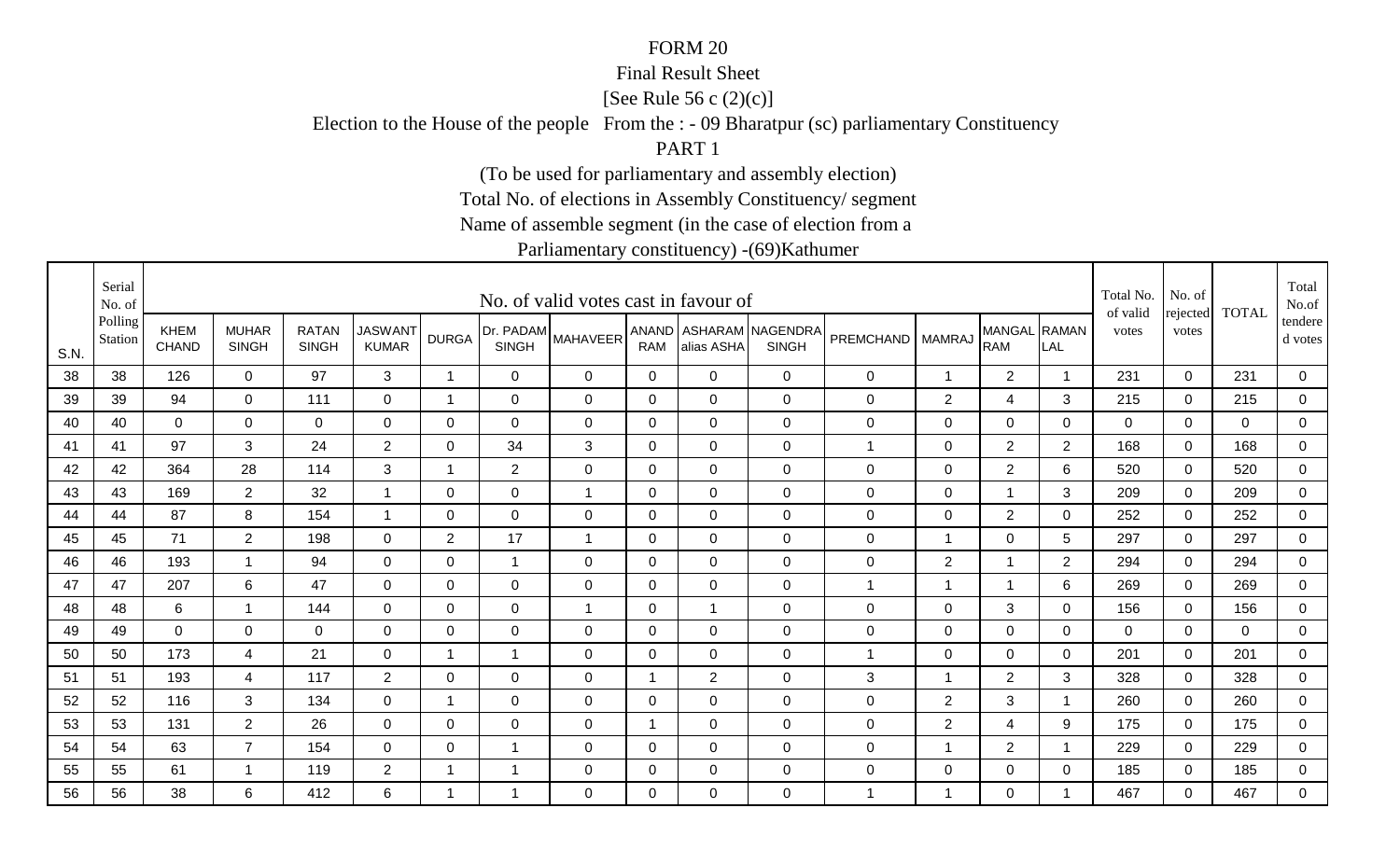### Final Result Sheet

[See Rule 56 c (2)(c)]

Election to the House of the people From the : - 09 Bharatpur (sc) parliamentary Constituency

PART 1

(To be used for parliamentary and assembly election)

Total No. of elections in Assembly Constituency/ segment

Name of assemble segment (in the case of election from a

|      | Serial<br>No. of   |                             |                              |                              |                                |                |                           | No. of valid votes cast in favour of |              |                |                                        |                    |                |                            |                | Total No.<br>of valid | No. of<br>rejected | <b>TOTAL</b> | Total<br>No.of       |
|------|--------------------|-----------------------------|------------------------------|------------------------------|--------------------------------|----------------|---------------------------|--------------------------------------|--------------|----------------|----------------------------------------|--------------------|----------------|----------------------------|----------------|-----------------------|--------------------|--------------|----------------------|
| S.N. | Polling<br>Station | <b>KHEM</b><br><b>CHAND</b> | <b>MUHAR</b><br><b>SINGH</b> | <b>RATAN</b><br><b>SINGH</b> | <b>JASWANT</b><br><b>KUMAR</b> | <b>DURGA</b>   | Dr. PADAM<br><b>SINGH</b> | <b>MAHAVEER</b>                      | <b>RAM</b>   | alias ASHA     | ANAND ASHARAM NAGENDRA<br><b>SINGH</b> | PREMCHAND   MAMRAJ |                | MANGAL RAMAN<br><b>RAM</b> | LAL            | votes                 | votes              |              | tendere  <br>d votes |
| 57   | 57                 | 265                         | 35                           | 59                           | $\overline{2}$                 | $\overline{2}$ | 14                        | 0                                    | $\mathbf 0$  | $\overline{1}$ | $\overline{1}$                         | 1                  | $\mathbf{1}$   | $\mathbf 0$                | 6              | 387                   | $\mathbf 0$        | 387          | 0                    |
| 58   | 58                 | 178                         | 18                           | 135                          | 4                              | $\Omega$       | 0                         | $\mathbf 0$                          | $\mathbf{1}$ | 0              | $\mathbf 0$                            | $\overline{2}$     | 0              | $\mathbf 1$                | 3              | 342                   | 0                  | 342          | $\overline{0}$       |
| 59   | 59                 | 147                         | $2^{\circ}$                  | 58                           | $\mathbf 0$                    | 1              | 43                        | 0                                    | 0            | 0              | $\mathbf 0$                            | $\mathbf 0$        | 0              | $\overline{2}$             | -1             | 254                   | 0                  | 254          | 0                    |
| 60   | 60                 | 104                         | 18                           | 156                          | $\overline{2}$                 | 0              | $\overline{2}$            | 0                                    | -1           | $\Omega$       | $\mathbf 0$                            | 1                  | $\mathbf 1$    |                            | $\overline{2}$ | 288                   | $\Omega$           | 288          | 0                    |
| 61   | 61                 | $\Omega$                    | $\overline{0}$               | $\overline{0}$               | $\overline{0}$                 | $\Omega$       | $\mathbf 0$               | $\mathbf 0$                          | $\mathbf 0$  | $\Omega$       | $\mathbf 0$                            | $\mathsf 0$        | $\mathbf 0$    | $\mathbf 0$                | $\Omega$       | $\Omega$              | $\Omega$           | $\Omega$     | $\overline{0}$       |
| 62   | 62                 | 165                         | 3                            | 65                           | $\mathbf 0$                    | $\mathbf 0$    | $\mathbf 0$               | $\mathbf 0$                          | $\mathbf 0$  | $\overline{0}$ | $\mathbf 0$                            | $\mathbf 1$        | $\mathbf 0$    | $\overline{2}$             | $\overline{1}$ | 237                   | $\mathbf 0$        | 237          | $\overline{0}$       |
| 63   | 63                 | 102                         | 9                            | 213                          | $\overline{2}$                 | $\mathbf 0$    | $\overline{2}$            | $\overline{1}$                       | $\mathbf 0$  | $\mathbf 0$    | $\mathbf 0$                            | $\mathsf 0$        | $\mathbf 0$    | $\overline{1}$             | $\overline{7}$ | 337                   | $\overline{0}$     | 337          | 0                    |
| 64   | 64                 | 38                          | $\mathbf{1}$                 | 178                          | $\overline{1}$                 | 0              | $\mathbf 1$               | $\mathbf 0$                          | 0            | $\overline{0}$ | $\mathbf 0$                            | $\pmb{0}$          | $\mathbf 0$    | $\mathbf 0$                | $\overline{2}$ | 221                   | $\mathbf 0$        | 221          | $\mathbf 0$          |
| 65   | 65                 | 159                         | $\overline{2}$               | 47                           | -1                             | 0              | 5                         | $\mathbf 0$                          | 0            | $\overline{0}$ | $\mathbf 0$                            | $\mathbf 0$        | $\mathbf 0$    |                            | 3              | 218                   | $\mathbf 0$        | 218          | 0                    |
| 66   | 66                 | 286                         | $\overline{2}$               | 96                           | 3                              | $\mathbf 1$    | 27                        | $\mathbf 0$                          | $\mathbf 0$  | $\mathbf 0$    | $\mathbf 0$                            | 0                  | $\overline{1}$ | $\overline{1}$             | 5              | 422                   | $\mathbf 0$        | 422          | $\overline{0}$       |
| 67   | 67                 | 130                         | 8                            | 310                          | $\overline{2}$                 | 0              | $\mathbf 0$               | $\mathbf 0$                          | $\mathbf 0$  |                | $\mathbf 0$                            | 0                  | $\overline{1}$ | $\mathbf 0$                | $\overline{2}$ | 454                   | $\overline{0}$     | 454          | $\overline{0}$       |
| 68   | 68                 | 286                         | 4                            | 131                          | 3                              | $\Omega$       | $\mathbf 0$               | $\mathbf 0$                          | 0            | $\Omega$       | $\overline{1}$                         | 1                  | $\overline{1}$ | $\mathbf 0$                | 3              | 430                   | $\mathbf 0$        | 430          | 0                    |
| 69   | 69                 | 232                         | 27                           | 179                          | 3                              | 0              | 3                         | $\mathbf 0$                          | -1           | $\overline{0}$ | $\mathbf 0$                            | $\overline{c}$     | $\mathbf 0$    |                            | 4              | 452                   | $\mathbf 0$        | 452          | $\overline{0}$       |
| 70   | 70                 | 282                         | $\mathbf{1}$                 | 16                           | $\overline{2}$                 | $\Omega$       | $\overline{1}$            | $\mathbf 0$                          | $\mathbf{0}$ | $\Omega$       | $\mathbf 0$                            | $\mathbf{1}$       | 0              | $\mathbf 0$                | - 1            | 304                   | $\Omega$           | 304          | 0                    |
| 71   | 71                 | 69                          | 28                           | 146                          | $\overline{2}$                 | $\overline{1}$ | $\sqrt{2}$                | $\mathbf 0$                          | $\mathbf 0$  | $\mathbf 0$    | $\mathbf 0$                            | $\boldsymbol{0}$   | $\overline{1}$ | $\mathbf{3}$               | 8              | 260                   | $\overline{0}$     | 260          | $\mathbf 0$          |
| 72   | 72                 | 61                          | 64                           | 92                           | $\overline{0}$                 | 0              | $\mathbf 1$               | $\mathbf 0$                          | 0            | 0              | $\overline{1}$                         | $\mathbf 0$        | $\overline{1}$ | 0                          | - 1            | 221                   | $\Omega$           | 221          | $\mathbf 0$          |
| 73   | 73                 | 265                         | $5\overline{)}$              | 38                           | $\mathbf 0$                    | 0              | $\mathbf 0$               | $\mathbf 0$                          | 0            | 0              | $\mathbf 0$                            | 1                  | $\mathbf 0$    | $\mathbf 0$                | -1             | 310                   | $\mathbf 0$        | 310          | 0                    |
| 74   | 74                 | 81                          | 4                            | 152                          | $\mathbf 0$                    | $\overline{1}$ | $\mathbf 0$               | $\mathbf 0$                          | 0            | 0              | $\mathbf 0$                            | 1                  | $\overline{2}$ | $\overline{2}$             | $\overline{2}$ | 245                   | $\mathbf 0$        | 245          | $\overline{0}$       |
| 75   | 75                 | 52                          | 22                           | 172                          | -1                             | -1             | 0                         | $\Omega$                             | $\Omega$     |                | 2                                      | 2                  | $\Omega$       | 6                          | $\overline{7}$ | 266                   | $\Omega$           | 266          | $\overline{0}$       |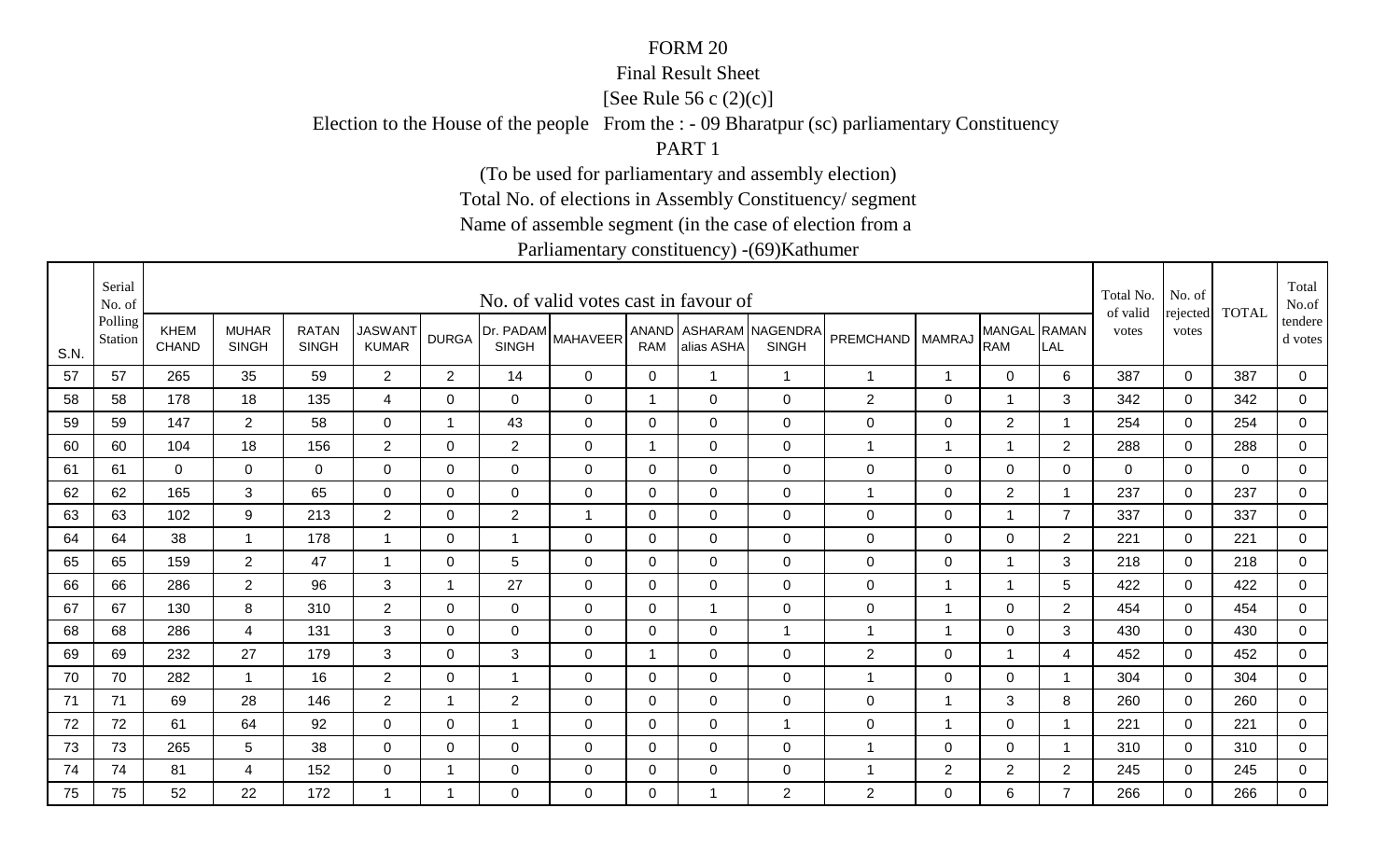### Final Result Sheet

[See Rule 56 c (2)(c)]

Election to the House of the people From the : - 09 Bharatpur (sc) parliamentary Constituency

PART 1

(To be used for parliamentary and assembly election)

Total No. of elections in Assembly Constituency/ segment

Name of assemble segment (in the case of election from a

|      | Serial<br>No. of   |                             |                              |                              |                                |                |                           | No. of valid votes cast in favour of |                |                |                                        |                  |                |                            |                         | Total No.<br>of valid | No. of<br>rejected | <b>TOTAL</b> | Total<br>No.of       |
|------|--------------------|-----------------------------|------------------------------|------------------------------|--------------------------------|----------------|---------------------------|--------------------------------------|----------------|----------------|----------------------------------------|------------------|----------------|----------------------------|-------------------------|-----------------------|--------------------|--------------|----------------------|
| S.N. | Polling<br>Station | <b>KHEM</b><br><b>CHAND</b> | <b>MUHAR</b><br><b>SINGH</b> | <b>RATAN</b><br><b>SINGH</b> | <b>JASWANT</b><br><b>KUMAR</b> | <b>DURGA</b>   | Dr. PADAM<br><b>SINGH</b> | <b>MAHAVEER</b>                      | <b>RAM</b>     | alias ASHA     | ANAND ASHARAM NAGENDRA<br><b>SINGH</b> | PREMCHAND        | <b>MAMRAJ</b>  | MANGAL RAMAN<br><b>RAM</b> | LAL                     | votes                 | votes              |              | tendere  <br>d votes |
| 76   | 76                 | 200                         | 8                            | 74                           | $\mathbf 0$                    | $\mathbf{0}$   | 0                         | 0                                    | $\mathbf 0$    | $\overline{1}$ | $\mathbf 0$                            | $\mathbf 0$      | 0              | $\overline{2}$             | 3                       | 288                   | $\mathbf 0$        | 288          | 0                    |
| 77   | 77                 | 119                         | 87                           | 142                          | -1                             | $\Omega$       | 0                         | $\mathbf 0$                          | 0              | $\Omega$       | $\mathbf 0$                            | 0                | 0              | 2                          | 3                       | 354                   | $\Omega$           | 354          | $\mathbf 0$          |
| 78   | 78                 | 263                         | 29                           | 130                          | $\mathbf 0$                    | 0              | $\mathbf 0$               | 0                                    | 0              | 0              | $\mathbf 0$                            | $\mathbf 0$      | $\overline{1}$ | 0                          | 2                       | 425                   | 0                  | 425          | 0                    |
| 79   | 79                 | 41                          | $\mathbf{1}$                 | 215                          | -1                             | 0              | 0                         | 0                                    | 0              | $\Omega$       | $\overline{1}$                         | $\mathbf 0$      | $\mathbf 1$    | $\mathbf 0$                | $\overline{\mathbf{1}}$ | 261                   | $\Omega$           | 261          | 0                    |
| 80   | 80                 | 228                         | $\overline{0}$               | 40                           | $\overline{0}$                 | $\Omega$       | $\mathbf 0$               | $\mathbf 0$                          | $\mathbf 0$    | $\Omega$       | $\mathbf 0$                            | 1                | $\mathbf 0$    | $\mathbf 0$                | -1                      | 270                   | $\Omega$           | 270          | $\overline{0}$       |
| 81   | 81                 | 59                          | $\overline{2}$               | 13                           | $\mathbf 0$                    | $\mathbf 0$    | $\mathbf 0$               | $\mathbf 0$                          | $\mathbf 0$    | $\overline{0}$ | $\mathbf 0$                            | $\boldsymbol{0}$ | $\mathbf 0$    | $\mathbf 0$                | $\overline{\mathbf{1}}$ | 75                    | $\mathbf 0$        | 75           | $\overline{0}$       |
| 82   | 82                 | 136                         | 11                           | 103                          | $\overline{0}$                 | $\mathbf 0$    | 5                         | $\mathbf 0$                          | $\overline{2}$ | $\mathbf 0$    | $\overline{1}$                         | $\boldsymbol{0}$ | $\overline{1}$ | $\mathbf 0$                | $\Omega$                | 259                   | $\mathbf 0$        | 259          | 0                    |
| 83   | 83                 | 138                         | 14                           | 37                           | $\overline{0}$                 | 3              | 19                        | $\mathbf 0$                          | $\mathbf 0$    | $\overline{0}$ | $\overline{1}$                         | 0                | $\mathbf 0$    | $\mathbf 0$                | -1                      | 213                   | $\mathbf 0$        | 213          | $\mathbf 0$          |
| 84   | 84                 | 85                          | 3                            | 350                          | $\overline{4}$                 | $\Omega$       | $\mathbf 0$               | $\mathbf 0$                          | 0              | $\overline{0}$ | $\mathbf 0$                            | $\mathbf 0$      | $\mathbf 0$    | $\mathbf 0$                | 0                       | 442                   | $\mathbf 0$        | 442          | 0                    |
| 85   | 85                 | 122                         | 3                            | 104                          | 3                              | $\Omega$       | $\mathbf 0$               | $\mathbf 0$                          | $\mathbf 0$    | $\overline{0}$ | $\mathbf 0$                            | 0                | 2              | $\overline{2}$             | 4                       | 240                   | $\mathbf 0$        | 240          | $\overline{0}$       |
| 86   | 86                 | 52                          | 9                            | 164                          | $\overline{2}$                 | 0              | 0                         | $\mathbf 0$                          | $\mathbf 0$    | $\mathbf 0$    | $\mathbf 0$                            | $\mathbf 0$      | $\mathbf 0$    | $\overline{2}$             | - 1                     | 230                   | 0                  | 230          | $\overline{0}$       |
| 87   | 87                 | 71                          | 32                           | 247                          | 6                              | 1              | $\mathbf{2}$              | $\overline{1}$                       | 0              |                | $\mathbf 0$                            | $\overline{2}$   | $\mathbf 0$    | 3                          | 5                       | 371                   | $\mathbf 0$        | 371          | 0                    |
| 88   | 88                 | 84                          | $\overline{2}$               | 16                           | -1                             | 0              | $\mathbf 0$               | $\mathbf 0$                          | 0              | $\Omega$       | $\mathbf 0$                            | 1                | $\mathbf 0$    | $\overline{2}$             | 0                       | 106                   | $\mathbf 0$        | 106          | $\overline{0}$       |
| 89   | 89                 | 237                         | 6                            | 75                           | $\mathbf 0$                    | $\mathbf 1$    | $\mathbf 0$               | $\mathbf 0$                          | $\mathbf{0}$   | $\Omega$       | $\mathbf 0$                            | $\mathbf 0$      | $\mathbf 0$    | 3                          | 5                       | 327                   | $\Omega$           | 327          | 0                    |
| 90   | 90                 | 76                          | $\mathbf{1}$                 | 45                           | $\mathbf 0$                    | $\overline{1}$ | $\mathbf 0$               | $\mathbf 0$                          | $\mathbf 0$    | $\mathbf 0$    | $\mathbf 0$                            | $\mathsf 0$      | $\mathbf 0$    | $\mathfrak{Z}$             | 5                       | 131                   | $\overline{0}$     | 131          | $\mathbf 0$          |
| 91   | 91                 | 53                          | 121                          | 110                          | $\overline{2}$                 | 0              | $\mathbf 0$               | $\mathbf 0$                          | 0              | 0              | $\overline{1}$                         | $\mathbf 0$      | $\overline{2}$ | $\overline{2}$             | 4                       | 295                   | $\Omega$           | 295          | $\overline{0}$       |
| 92   | 92                 | 619                         | 20                           | 131                          |                                | 0              | $\mathbf 0$               | $\mathbf 0$                          | 0              | 0              | $\mathbf 0$                            | 0                | -1             | $\mathbf 0$                | -1                      | 773                   | $\mathbf 0$        | 773          | 0                    |
| 93   | 93                 | 168                         | 34                           | 186                          | 5                              | 0              | $\mathbf 0$               | $\mathbf 0$                          | 0              | 0              | $\mathbf 0$                            | $\mathbf 0$      | $\mathbf 0$    | $\mathbf 0$                | $\overline{2}$          | 395                   | $\mathbf 0$        | 395          | $\overline{0}$       |
| 94   | 94                 | 138                         | 14                           | 111                          | $\Omega$                       | $\Omega$       | 0                         | $\Omega$                             | $\Omega$       | $\Omega$       | $\overline{1}$                         | 0                | $\overline{1}$ | 0                          | 3                       | 268                   | $\Omega$           | 268          | $\overline{0}$       |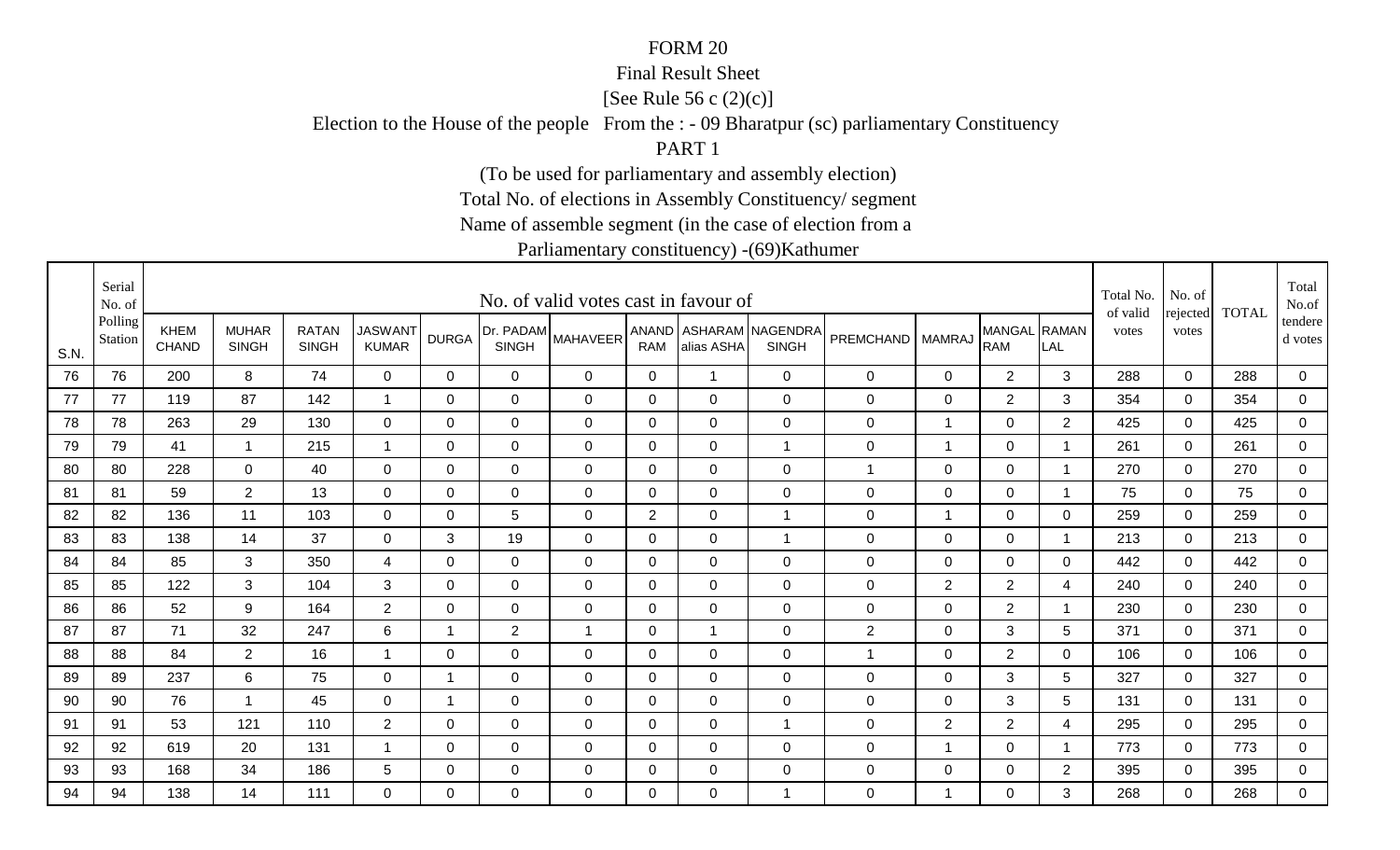### Final Result Sheet

[See Rule 56 c (2)(c)]

Election to the House of the people From the : - 09 Bharatpur (sc) parliamentary Constituency

PART 1

(To be used for parliamentary and assembly election)

Total No. of elections in Assembly Constituency/ segment

Name of assemble segment (in the case of election from a

|      | Serial<br>No. of   |                             |                              |                              |                                |              |                           | No. of valid votes cast in favour of |                |                |                                        |                  |                |                            |                | Total No.<br>of valid | No. of            | <b>TOTAL</b> | Total<br>No.of       |
|------|--------------------|-----------------------------|------------------------------|------------------------------|--------------------------------|--------------|---------------------------|--------------------------------------|----------------|----------------|----------------------------------------|------------------|----------------|----------------------------|----------------|-----------------------|-------------------|--------------|----------------------|
| S.N. | Polling<br>Station | <b>KHEM</b><br><b>CHAND</b> | <b>MUHAR</b><br><b>SINGH</b> | <b>RATAN</b><br><b>SINGH</b> | <b>JASWANT</b><br><b>KUMAR</b> | <b>DURGA</b> | Dr. PADAM<br><b>SINGH</b> | <b>MAHAVEER</b>                      | <b>RAM</b>     | alias ASHA     | ANAND ASHARAM NAGENDRA<br><b>SINGH</b> | <b>PREMCHAND</b> | <b>MAMRAJ</b>  | MANGAL RAMAN<br><b>RAM</b> | LAL            | votes                 | rejected<br>votes |              | tendere  <br>d votes |
| 95   | 95                 | 175                         | 8                            | 86                           | $\mathbf 0$                    | $\mathbf{0}$ | $\overline{ }$            | 0                                    | $\mathbf 0$    | $\Omega$       | $\mathbf 0$                            | $\mathbf 0$      | 0              | $\overline{2}$             | 5              | 277                   | $\mathbf 0$       | 277          | 0                    |
| 96   | 96                 | 173                         | 3                            | 33                           | $\mathbf 0$                    | 0            | $\mathbf 1$               | 0                                    | 0              | $\Omega$       | $\mathbf 0$                            | 0                | $\mathbf 1$    | 0                          | 3              | 214                   | 0                 | 214          | $\overline{0}$       |
| 97   | 97                 | 164                         | $2^{\circ}$                  | 53                           | 0                              | 0            | $\mathbf 0$               | 0                                    | 0              | 0              | $\mathbf 0$                            | $\mathbf 0$      | 0              | $\overline{2}$             | 0              | 221                   | 0                 | 221          | 0                    |
| 98   | 98                 | 212                         | 8                            | 128                          | 0                              | 0            | $\overline{2}$            | 0                                    | 0              |                | $\mathbf 0$                            | 3                | 0              |                            | 5              | 360                   | $\Omega$          | 360          | 0                    |
| 99   | 99                 | 182                         | 8                            | 100                          | $\overline{0}$                 | $\Omega$     | $\mathbf 0$               | $\mathbf{1}$                         | $\mathbf 0$    | $\Omega$       | $\mathbf 0$                            | 1                | $\mathbf 0$    | $\mathbf 0$                | $\overline{2}$ | 294                   | $\Omega$          | 294          | $\overline{0}$       |
| 100  | 100                | 152                         | $\overline{0}$               | 73                           | $\mathbf 0$                    | $\mathbf 0$  | 1                         | $\mathbf 0$                          | $\mathbf 0$    | $\overline{0}$ | $\mathbf 0$                            | $\mathsf 0$      | $\mathbf 0$    | $\mathbf 0$                | $\mathbf 0$    | 226                   | $\mathbf 0$       | 226          | $\overline{0}$       |
| 101  | 101                | 112                         | 18                           | 247                          | $\sqrt{5}$                     | -1           | $\overline{A}$            | $\mathbf 0$                          | $\overline{1}$ | $\mathbf 0$    | $\mathbf 0$                            | $\mathsf 0$      | 5              | $\mathbf 0$                | 6              | 396                   | $\mathbf 0$       | 396          | 0                    |
| 102  | 102                | 211                         | $\overline{0}$               | 133                          | $\overline{0}$                 | 0            | $\mathbf 0$               | $\mathbf 0$                          | 0              | $\mathbf 0$    | $\mathbf 0$                            | $\pmb{0}$        | $\mathbf 0$    | $\mathbf 0$                | 0              | 344                   | $\mathbf 0$       | 344          | $\mathbf 0$          |
| 103  | 103                | 169                         | 13                           | 103                          | $\mathbf 0$                    | $\Omega$     | $\mathbf 0$               | $\mathbf 0$                          | 0              | 0              | $\mathbf 0$                            | $\mathbf 0$      | -1             |                            | -1             | 288                   | $\mathbf 0$       | 288          | 0                    |
| 104  | 104                | 191                         | 6                            | 86                           | $\overline{1}$                 | $\mathbf 0$  | $\mathbf 0$               | $\overline{1}$                       | $\mathbf 0$    | $\overline{2}$ | $\overline{1}$                         | 0                | $\overline{1}$ | $\overline{1}$             | 5              | 295                   | $\mathbf 0$       | 295          | $\overline{0}$       |
| 105  | 105                | 217                         | 74                           | 156                          | $\mathbf 0$                    | 0            | $\overline{2}$            | $\mathbf 0$                          | 0              | $\mathbf 0$    | $\mathbf 0$                            | $\mathbf 0$      | $\mathbf 0$    | $\mathbf 0$                | 5              | 454                   | 0                 | 454          | $\mathbf 0$          |
| 106  | 106                | 317                         | 8                            | 302                          | 3                              | $\Omega$     | $\mathbf{2}$              | $\mathbf 0$                          | 0              |                | $\mathbf 0$                            | 1                | 0              |                            | -1             | 636                   | $\Omega$          | 636          | 0                    |
| 107  | 107                | 339                         | $\overline{4}$               | 194                          | $\overline{0}$                 | 0            | $\mathbf 0$               | $\mathbf 0$                          | 0              | $\Omega$       | $\overline{1}$                         | 1                | $\mathbf 0$    |                            | 0              | 540                   | $\mathbf 0$       | 540          | $\overline{0}$       |
| 108  | 108                | 38                          | 26                           | 369                          | 4                              | $\Omega$     | $\mathbf 1$               | $\overline{1}$                       | $\mathbf{0}$   | $\Omega$       | $\mathbf 0$                            | $\mathbf 0$      | -1             | $\overline{2}$             | -1             | 443                   | $\Omega$          | 443          | 0                    |
| 109  | 109                | 23                          | 12                           | 491                          | 6                              | $\mathbf 0$  | $\mathbf 0$               | $\mathbf 0$                          | $\mathbf 0$    | $\mathbf 0$    | $\mathbf 0$                            | $\boldsymbol{0}$ | $\mathbf 0$    | 1                          | $\overline{2}$ | 535                   | $\mathbf 0$       | 535          | $\mathbf 0$          |
| 110  | 110                | 58                          | 22                           | 687                          | 4                              | 0            | $\overline{1}$            | $\mathbf 0$                          | 0              | 0              | $\overline{1}$                         | $\mathbf 0$      | $\overline{1}$ | 0                          | 0              | 774                   | $\Omega$          | 774          | $\mathbf 0$          |
| 111  | 111                | 137                         | 4                            | 203                          |                                | 0            | $\mathbf 0$               | $\mathbf 0$                          | 0              | $\overline{2}$ | $\mathbf 0$                            | 1                | $\mathbf 0$    |                            | 3              | 352                   | $\mathbf 0$       | 352          | 0                    |
| 112  | 112                | 216                         | 128                          | 134                          | -1                             | 1            | $\mathbf 0$               | $\mathbf 0$                          | 0              | 0              | $\mathbf 0$                            | $\mathbf 0$      | $\mathbf 0$    | $\mathbf 0$                | 6              | 486                   | $\mathbf 0$       | 486          | $\overline{0}$       |
| 113  | 113                | 125                         | $\mathbf 1$                  | 41                           | $\Omega$                       | $\Omega$     | 0                         | $\Omega$                             | $\Omega$       | $\Omega$       | $\mathbf 0$                            | 1                | $\Omega$       | 0                          | $\Omega$       | 168                   | $\Omega$          | 168          | $\mathbf 0$          |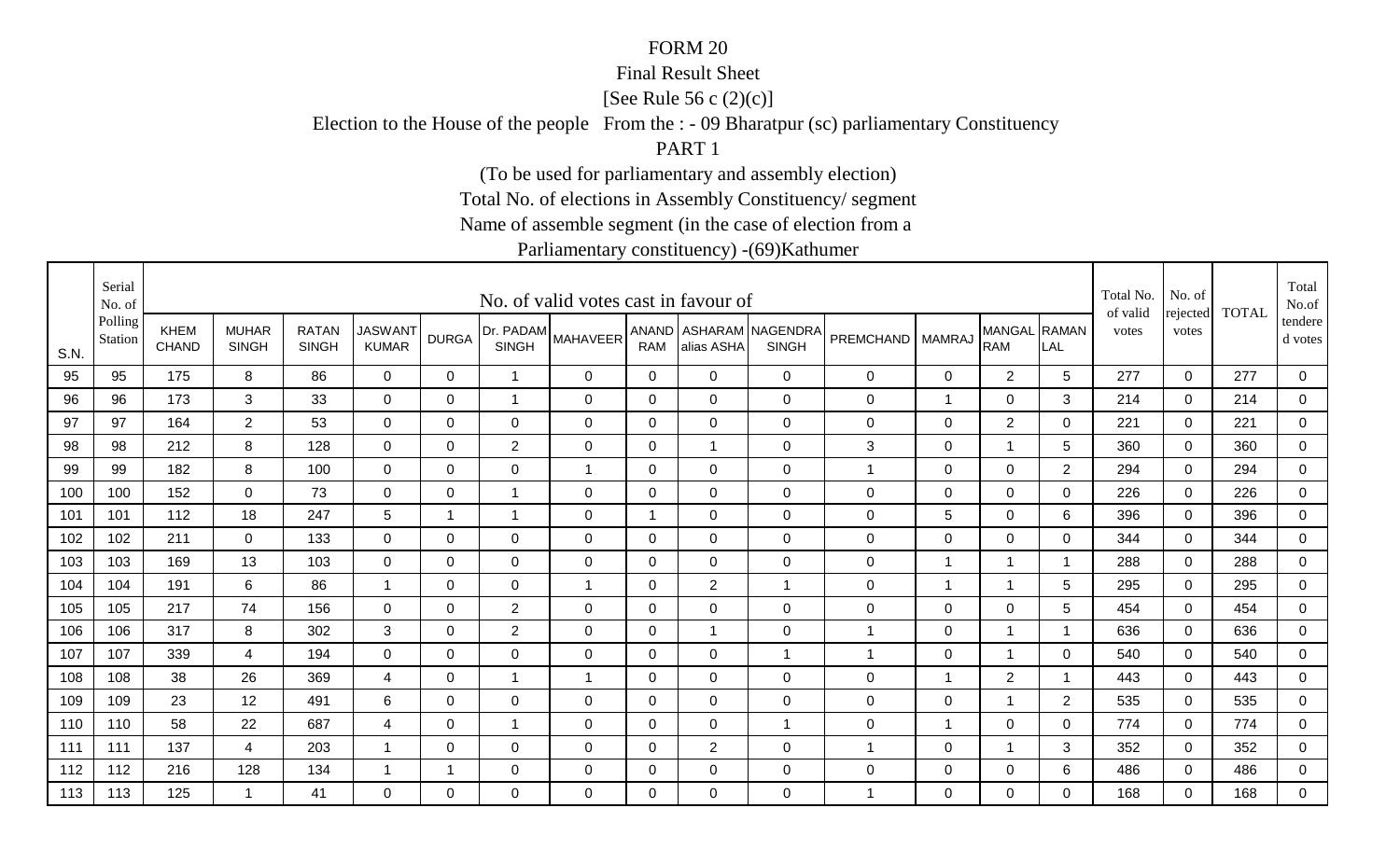### Final Result Sheet

[See Rule 56 c (2)(c)]

Election to the House of the people From the : - 09 Bharatpur (sc) parliamentary Constituency

PART 1

(To be used for parliamentary and assembly election)

Total No. of elections in Assembly Constituency/ segment

Name of assemble segment (in the case of election from a

|      | Serial<br>No. of   |                             |                              |                              |                                |                |                           | No. of valid votes cast in favour of |              |                |                                        |                  |                |                            |                         | Total No.<br>of valid | No. of            | <b>TOTAL</b> | Total<br>No.of       |
|------|--------------------|-----------------------------|------------------------------|------------------------------|--------------------------------|----------------|---------------------------|--------------------------------------|--------------|----------------|----------------------------------------|------------------|----------------|----------------------------|-------------------------|-----------------------|-------------------|--------------|----------------------|
| S.N. | Polling<br>Station | <b>KHEM</b><br><b>CHAND</b> | <b>MUHAR</b><br><b>SINGH</b> | <b>RATAN</b><br><b>SINGH</b> | <b>JASWANT</b><br><b>KUMAR</b> | <b>DURGA</b>   | Dr. PADAM<br><b>SINGH</b> | <b>MAHAVEER</b>                      | <b>RAM</b>   | alias ASHA     | ANAND ASHARAM NAGENDRA<br><b>SINGH</b> | <b>PREMCHAND</b> | <b>MAMRAJ</b>  | MANGAL RAMAN<br><b>RAM</b> | LAL                     | votes                 | rejected<br>votes |              | tendere  <br>d votes |
| 114  | 114                | 19                          | 3                            | 315                          | $\overline{1}$                 | $\mathbf{0}$   | 0                         | 0                                    | $\mathbf 0$  | $\Omega$       | $\mathbf 0$                            | $\mathbf 0$      | 0              | $\overline{0}$             | 0                       | 338                   | $\mathbf 0$       | 338          | 0                    |
| 115  | 115                | 12                          | 3                            | 348                          | $\overline{2}$                 | 0              | 1                         | 0                                    | $\mathbf 0$  | $\Omega$       | $\mathbf 0$                            | 0                | 0              | 0                          | - 1                     | 367                   | 0                 | 367          | $\mathbf 0$          |
| 116  | 116                | 177                         | 5                            | 149                          | 3                              | 0              | 0                         | 0                                    | 2            | 0              | $\mathbf 0$                            | $\mathbf 0$      | 0              | 0                          | 2                       | 338                   | 0                 | 338          | 0                    |
| 117  | 117                | 263                         | 5                            | 266                          | 8                              | $\mathbf 1$    | 1                         | 0                                    | 0            | $\Omega$       | $\mathbf 0$                            | $\mathbf 0$      | 4              | $\mathbf 0$                | 8                       | 556                   | $\Omega$          | 556          | 0                    |
| 118  | 118                | 169                         | 8                            | 211                          | $\overline{1}$                 | $\Omega$       | $\overline{2}$            | $\mathbf 0$                          | $\mathbf 1$  | $\Omega$       | $\mathbf 0$                            | $\mathbf{2}$     | 5              | $\overline{2}$             | $\overline{7}$          | 408                   | $\Omega$          | 408          | $\overline{0}$       |
| 119  | 119                | 6                           | 5                            | 184                          | $\overline{1}$                 | $\mathbf 0$    | $\mathbf 0$               | $\mathbf 0$                          | $\mathbf 0$  | $\mathbf 0$    | $\mathbf 0$                            | $\mathsf 0$      | $\overline{1}$ | $\mathbf 0$                | $\mathbf 0$             | 197                   | $\mathbf 0$       | 197          | $\overline{0}$       |
| 120  | 120                | 294                         | $\overline{2}$               | 21                           | $\mathbf 0$                    | $\mathbf 0$    | $\mathbf 0$               | $\mathbf 0$                          | $\mathbf 0$  | $\Omega$       | $\mathbf 0$                            | $\mathsf 0$      | $\mathbf 0$    | $\mathbf 0$                | 4                       | 321                   | $\overline{0}$    | 321          | 0                    |
| 121  | 121                | 256                         | 16                           | 192                          | $\overline{1}$                 | 1              | $\mathbf 0$               | $\mathbf 0$                          | 0            | $\mathbf 0$    | $\overline{1}$                         | $\pmb{0}$        | $\mathbf 0$    | $\overline{2}$             | $\overline{\mathbf{1}}$ | 470                   | $\mathbf 0$       | 470          | 0                    |
| 122  | 122                | 342                         | $\mathbf 1$                  | 63                           | -1                             | -1             | 0                         | $\mathbf 0$                          | 0            | $\Omega$       | $\mathbf 0$                            | $\mathbf 0$      | $\mathbf 0$    | $\mathbf 0$                | $\Omega$                | 408                   | $\mathbf 0$       | 408          | 0                    |
| 123  | 123                | 190                         | $\mathbf{1}$                 | 115                          | $\mathbf 0$                    | $\overline{2}$ | $\mathbf 0$               | $\mathbf 0$                          | $\mathbf 0$  | $\mathbf 0$    | $\mathbf 0$                            | 0                | 2              | $\overline{4}$             | $\overline{2}$          | 316                   | $\mathbf 0$       | 316          | $\overline{0}$       |
| 124  | 123A               | 52                          | 27                           | 166                          | $\overline{2}$                 | 0              | $\mathbf 0$               | $\overline{1}$                       | 0            | 0              | $\mathbf 0$                            | $\mathbf{1}$     | $\overline{1}$ | 0                          | 3                       | 253                   | 0                 | 253          | $\overline{0}$       |
| 125  | 124                | 102                         | 6                            | 137                          | -1                             | $\Omega$       | $\mathbf{2}$              | $\mathbf 0$                          | -1           | $\mathbf 0$    | $\mathbf 0$                            | $\mathbf 0$      | $\overline{1}$ | 0                          | 5                       | 255                   | $\Omega$          | 255          | 0                    |
| 126  | 125                | 142                         | 9                            | 188                          | $\overline{2}$                 | 0              | $\mathbf 0$               | $\mathbf 0$                          | 0            | $\overline{0}$ | $\overline{1}$                         | 0                | -1             | 0                          | $\overline{2}$          | 345                   | $\mathbf 0$       | 345          | $\overline{0}$       |
| 127  | 126                | 231                         | $\mathbf 1$                  | 46                           | -1                             | $\Omega$       | $\overline{1}$            | $\mathbf 0$                          | $\mathbf{0}$ | $\Omega$       | $\mathbf 0$                            | $\mathbf 0$      | $\mathbf 0$    | $\mathbf 0$                | 3                       | 283                   | $\Omega$          | 283          | 0                    |
| 128  | 127                | 282                         | 24                           | 109                          | $\mathbf 0$                    | $\mathbf 0$    | 13                        | $\mathbf 0$                          | $\mathbf 0$  | $\mathbf 0$    | $\overline{1}$                         | $\overline{2}$   | $\mathbf 0$    | $\mathbf{3}$               | 5                       | 439                   | $\overline{0}$    | 439          | $\mathbf 0$          |
| 129  | 128                | 165                         | 9                            | 94                           | $\mathbf 0$                    | 0              | 26                        | $\mathbf 0$                          | $\mathbf 1$  | 0              | $\mathbf 0$                            | $\mathbf 0$      | $\overline{1}$ | 0                          | $\overline{0}$          | 296                   | $\mathbf{0}$      | 296          | $\overline{0}$       |
| 130  | 128A               | 257                         | $\overline{0}$               | 64                           | $\mathbf 0$                    | 0              | 4                         | $\mathbf 0$                          | 0            | 0              | $\mathbf 0$                            | $\mathbf 0$      | $\mathbf 0$    | 0                          | 3                       | 328                   | $\mathbf 0$       | 328          | 0                    |
| 131  | 129                | 319                         | 40                           | 86                           | $\overline{2}$                 | 0              | $\mathbf 0$               | 3                                    | 0            |                | $\overline{1}$                         | $\mathbf 0$      | -1             | $\mathbf 0$                | $\overline{2}$          | 455                   | $\mathbf 0$       | 455          | $\overline{0}$       |
| 132  | 130                | 125                         | $\overline{2}$               | 213                          | -1                             | $\Omega$       | 0                         | 2                                    | $\Omega$     | $\Omega$       | -1                                     | 2                | 3              | 0                          | -1                      | 350                   | $\Omega$          | 350          | $\mathbf 0$          |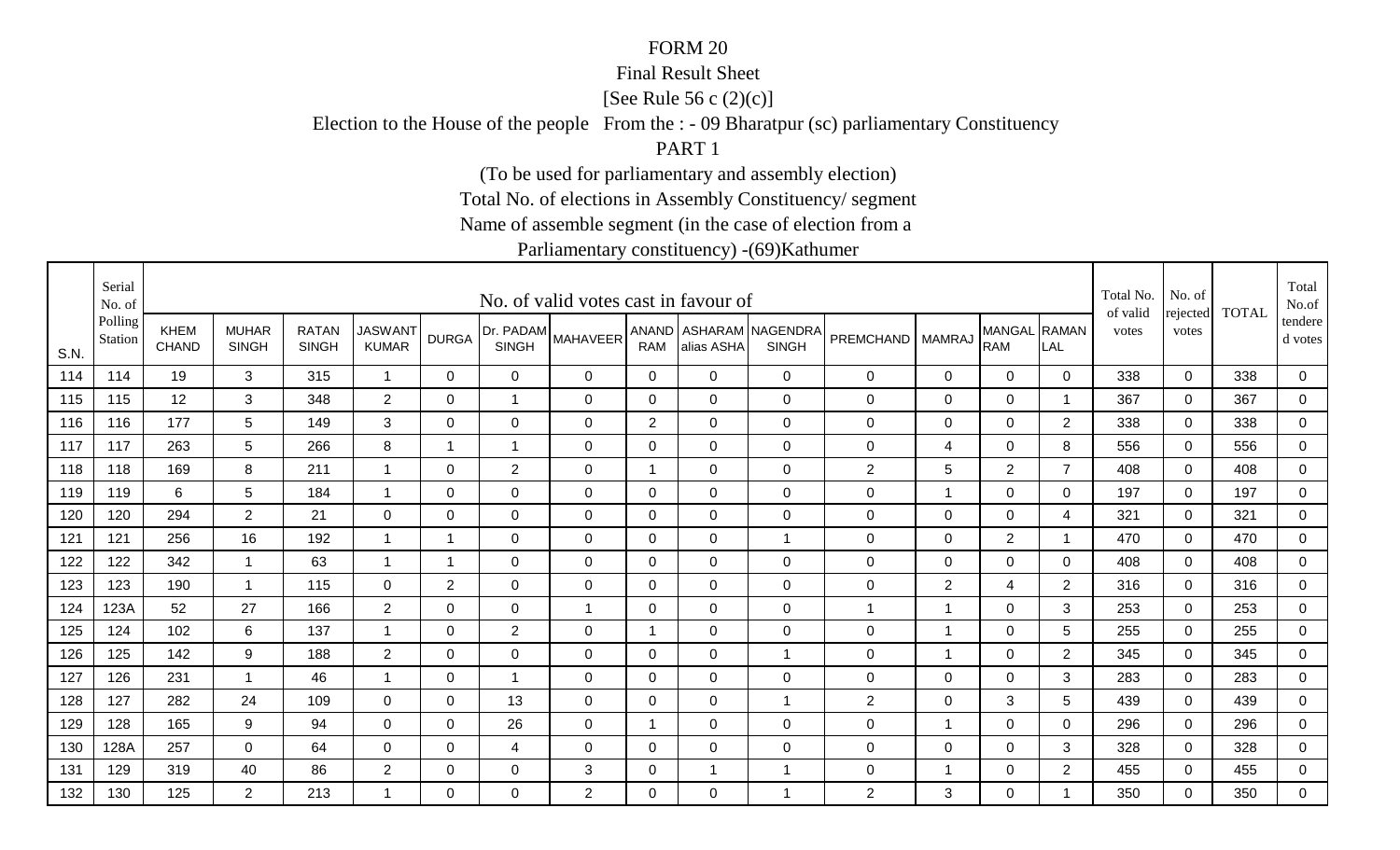### Final Result Sheet

[See Rule 56 c (2)(c)]

Election to the House of the people From the : - 09 Bharatpur (sc) parliamentary Constituency

PART 1

(To be used for parliamentary and assembly election)

Total No. of elections in Assembly Constituency/ segment

Name of assemble segment (in the case of election from a

|      | Serial<br>No. of   |                             |                              |                              |                                |              |                           | No. of valid votes cast in favour of |                |                |                                        |                  |                |                            |                         | Total No.<br>of valid | No. of<br>rejected | <b>TOTAL</b> | Total<br>No.of       |
|------|--------------------|-----------------------------|------------------------------|------------------------------|--------------------------------|--------------|---------------------------|--------------------------------------|----------------|----------------|----------------------------------------|------------------|----------------|----------------------------|-------------------------|-----------------------|--------------------|--------------|----------------------|
| S.N. | Polling<br>Station | <b>KHEM</b><br><b>CHAND</b> | <b>MUHAR</b><br><b>SINGH</b> | <b>RATAN</b><br><b>SINGH</b> | <b>JASWANT</b><br><b>KUMAR</b> | <b>DURGA</b> | Dr. PADAM<br><b>SINGH</b> | <b>MAHAVEER</b>                      | <b>RAM</b>     | alias ASHA     | ANAND ASHARAM NAGENDRA<br><b>SINGH</b> | <b>PREMCHAND</b> | <b>MAMRAJ</b>  | MANGAL RAMAN<br><b>RAM</b> | LAL                     | votes                 | votes              |              | tendere  <br>d votes |
| 133  | 131                | 103                         | $\Omega$                     | $\overline{2}$               | $\mathbf 0$                    | $\Omega$     | 0                         | 0                                    | $\mathbf 0$    | $\Omega$       | $\mathbf 0$                            | $\mathbf 0$      | 0              | $\overline{0}$             | 3                       | 108                   | $\mathbf 0$        | 108          | 0                    |
| 134  | 132                | 141                         | 6                            | 157                          | 0                              | 0            | 1                         | $\mathbf 0$                          | 0              | $\Omega$       | $\mathbf 0$                            | 0                | 0              | 0                          | 3                       | 308                   | 0                  | 308          | $\overline{0}$       |
| 135  | 133                | 133                         | 36                           | 47                           | 0                              | 1            | $\mathbf 0$               | 0                                    | $\mathbf 1$    | 0              | $\mathbf 0$                            | $\mathbf 0$      | 3              | 0                          | 0                       | 221                   | 0                  | 221          | 0                    |
| 136  | 134                | 120                         | 3                            | 83                           | -1                             | 0            | 0                         | 0                                    | 0              | $\Omega$       | $\mathbf 0$                            | 1                | $\mathbf 1$    |                            |                         | 211                   | $\Omega$           | 211          | 0                    |
| 137  | 135                | 171                         | $\overline{0}$               | 88                           | $\overline{0}$                 | $\Omega$     | $\mathbf 0$               | $\mathbf 0$                          | $\mathbf 0$    | $\Omega$       | $\mathbf 0$                            | 1                | $\mathbf 1$    | $\mathbf 0$                | $\overline{2}$          | 263                   | $\Omega$           | 263          | $\overline{0}$       |
| 138  | 136                | 179                         | $\overline{0}$               | 95                           | $\overline{1}$                 | $\mathbf 0$  | $\mathbf 0$               | $\mathbf 0$                          | $\mathbf 0$    | $\mathbf 0$    | $\mathbf 0$                            | $\mathbf 0$      | $\mathbf 0$    | 1                          | 4                       | 280                   | $\overline{0}$     | 280          | $\overline{0}$       |
| 139  | 137                | 74                          | $\overline{0}$               | 62                           | $\overline{0}$                 | $\mathbf 0$  | $\overline{A}$            | $\mathbf 0$                          | $\overline{1}$ | $\mathbf 0$    | $\mathbf 0$                            | 1                | $\mathbf 0$    | $\overline{7}$             | 3                       | 149                   | $\Omega$           | 149          | 0                    |
| 140  | 138                | 68                          | 3                            | 133                          | $\overline{0}$                 | 0            | $\mathbf 0$               | $\mathbf 0$                          | 0              | $\mathbf 0$    | $\mathbf 0$                            | 4                | 3              | $\mathbf 1$                | $\overline{7}$          | 219                   | $\mathbf 0$        | 219          | 0                    |
| 141  | 139                | 142                         | 27                           | 150                          | 5                              | 0            | 0                         | $\mathbf 0$                          | 0              | $\mathbf 0$    | $\overline{1}$                         | $\mathbf 0$      | 4              | 1                          | 5                       | 335                   | $\mathbf 0$        | 335          | 0                    |
| 142  | 140                | 209                         | $\overline{2}$               | 56                           | $\overline{1}$                 | $\mathbf 1$  | $\mathbf{1}$              | $\mathbf 0$                          | $\mathbf 0$    | $\mathbf 0$    | $\overline{1}$                         | 0                | $\mathbf 0$    | $\overline{2}$             | $\overline{\mathbf{1}}$ | 274                   | $\mathbf 0$        | 274          | $\overline{0}$       |
| 143  | 141                | 91                          | $\mathbf{1}$                 | 106                          | 4                              | 0            | $\mathbf 0$               | $\mathbf 0$                          | $\mathbf 0$    | 0              | $\mathbf 0$                            | $\mathbf 0$      | $\overline{1}$ | $\mathbf{3}$               | - 1                     | 207                   | 0                  | 207          | $\overline{0}$       |
| 144  | 142                | 194                         | $\overline{2}$               | 133                          | -1                             | $\Omega$     | $\mathbf 0$               | 4                                    | 0              | $\overline{0}$ | $\mathbf 0$                            | 1                | $\overline{1}$ | $\overline{2}$             | 4                       | 342                   | $\Omega$           | 342          | 0                    |
| 145  | 143                | 122                         | $\overline{2}$               | 176                          | $\mathbf 0$                    | 0            | $\mathbf 0$               | $\mathbf 0$                          | 0              | $\Omega$       | $\mathbf 0$                            | 1                | $\mathbf 0$    | 0                          | $\overline{2}$          | 303                   | $\mathbf 0$        | 303          | $\overline{0}$       |
| 146  | 144                | 215                         | $\overline{7}$               | 218                          | 3                              | $\mathbf 1$  | 0                         | $\mathbf 0$                          | -1             | $\Omega$       | $\overline{1}$                         | $\mathbf 0$      | -1             | 2                          | 3                       | 452                   | $\Omega$           | 452          | 0                    |
| 147  | 145                | 86                          | $\overline{1}$               | 111                          | 5                              | $\mathbf 0$  | $\overline{ }$            | $\mathbf 0$                          | $\mathbf 0$    | $\mathbf 0$    | $\mathbf 0$                            | 1                | $\overline{1}$ | 1                          |                         | 208                   | $\overline{0}$     | 208          | $\mathbf 0$          |
| 148  | 146                | 54                          | 0                            | 121                          | $\mathbf 0$                    | $\mathbf 1$  | 1                         | $\mathbf 0$                          | 0              | 0              | $\mathbf 0$                            | $\mathbf 0$      | $\mathbf 0$    | $\mathbf{1}$               | $\overline{2}$          | 180                   | $\Omega$           | 180          | $\mathbf 0$          |
| 149  | 147                | 127                         | $\overline{2}$               | 55                           | 3                              | 0            | $\mathbf 0$               | $\mathbf 0$                          | $\overline{2}$ | $\overline{2}$ | $\mathbf 0$                            | 1                | -1             | $\overline{2}$             | 5                       | 200                   | $\mathbf 0$        | 200          | 0                    |
| 150  | 148                | 90                          | 41                           | 223                          | 4                              | 0            | $\mathbf 0$               | $\mathbf 0$                          | 0              | 0              | $\overline{1}$                         | 1                | 0              |                            | 6                       | 367                   | $\mathbf 0$        | 367          | $\overline{0}$       |
| 151  | 149                | 2                           | 86                           | 21                           | $\overline{2}$                 | $\Omega$     | 0                         | $\Omega$                             | $\Omega$       | $\Omega$       | $\mathbf 0$                            | 0                | $\Omega$       | 2                          | 5                       | 118                   | $\Omega$           | 118          | $\mathbf 0$          |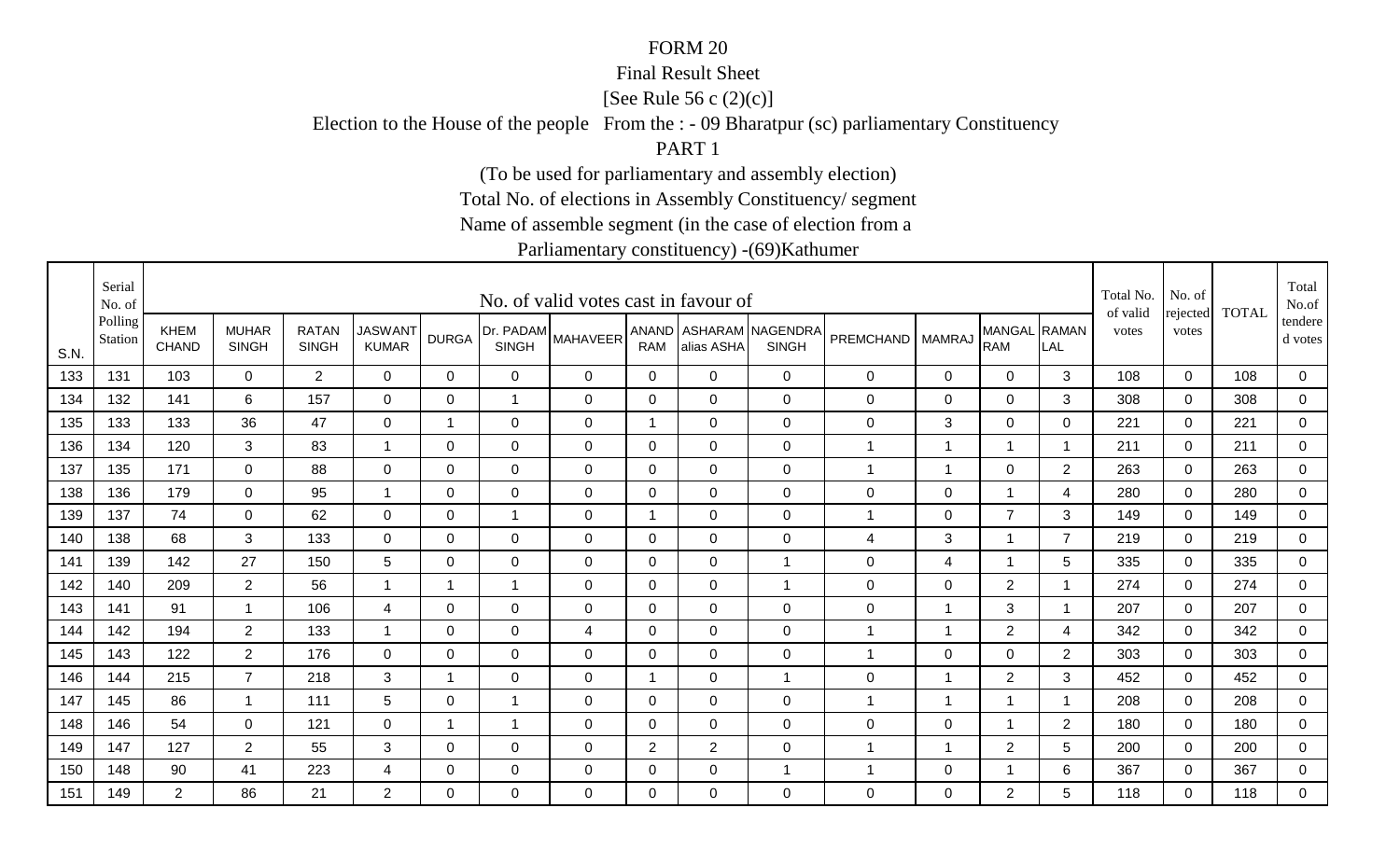### Final Result Sheet

[See Rule 56 c (2)(c)]

Election to the House of the people From the : - 09 Bharatpur (sc) parliamentary Constituency

PART 1

(To be used for parliamentary and assembly election)

Total No. of elections in Assembly Constituency/ segment

Name of assemble segment (in the case of election from a

|      | Serial<br>No. of   |                             |                              |                              |                                |                |                           | No. of valid votes cast in favour of |                |                |                                        |                  |                |                            |                         | Total No.<br>of valid | No. of            | <b>TOTAL</b> | Total<br>No.of       |
|------|--------------------|-----------------------------|------------------------------|------------------------------|--------------------------------|----------------|---------------------------|--------------------------------------|----------------|----------------|----------------------------------------|------------------|----------------|----------------------------|-------------------------|-----------------------|-------------------|--------------|----------------------|
| S.N. | Polling<br>Station | <b>KHEM</b><br><b>CHAND</b> | <b>MUHAR</b><br><b>SINGH</b> | <b>RATAN</b><br><b>SINGH</b> | <b>JASWANT</b><br><b>KUMAR</b> | <b>DURGA</b>   | Dr. PADAM<br><b>SINGH</b> | <b>MAHAVEER</b>                      | <b>RAM</b>     | alias ASHA     | ANAND ASHARAM NAGENDRA<br><b>SINGH</b> | <b>PREMCHAND</b> | <b>MAMRAJ</b>  | MANGAL RAMAN<br><b>RAM</b> | LAL                     | votes                 | rejected<br>votes |              | tendere  <br>d votes |
| 152  | 150                | 164                         | $\overline{4}$               | 270                          | $\mathbf{3}$                   | $\mathbf{0}$   | 0                         | 0                                    | $\mathbf 0$    | $\Omega$       | $\mathbf 0$                            | $\mathbf 0$      | $\overline{2}$ | 3                          | 4                       | 450                   | $\mathbf 0$       | 450          | 0                    |
| 153  | 151                | 19                          | $\mathbf 1$                  | 326                          | $\overline{2}$                 | $\mathbf 1$    | 1                         | $\mathbf 0$                          | 0              | $\Omega$       | $\mathbf 0$                            | 0                | 0              | $\mathbf 0$                | 3                       | 353                   | 0                 | 353          | $\mathbf 0$          |
| 154  | 152                | 17                          | $\overline{2}$               | 427                          | 3                              | 0              | $\mathbf 0$               | 0                                    | 0              | 0              | $\mathbf 0$                            | $\mathbf 0$      | 0              | 1                          | 0                       | 450                   | 0                 | 450          | 0                    |
| 155  | 153                | 142                         | 6                            | 100                          | $5\phantom{.0}$                | 0              | 0                         | 0                                    | 0              | $\Omega$       | $\overline{2}$                         | $\mathbf 0$      | $\overline{2}$ |                            | 5                       | 263                   | $\Omega$          | 263          | 0                    |
| 156  | 154                | 100                         | 3                            | 294                          | $\overline{1}$                 | $\mathbf 1$    | $\mathbf 0$               | $\mathbf{1}$                         | $\mathbf 0$    |                | $\overline{1}$                         | $\mathsf 0$      | $\overline{2}$ | $\overline{1}$             | 5                       | 410                   | $\Omega$          | 410          | $\overline{0}$       |
| 157  | 155                | 17                          | $\overline{0}$               | 62                           | $\overline{4}$                 | $\mathbf 0$    | $\mathbf{1}$              | $\mathbf 0$                          | $\mathbf 0$    | $\mathbf 0$    | $\mathbf 0$                            | $\mathsf 0$      | $\overline{1}$ | $\overline{1}$             | $\mathbf 0$             | 86                    | $\mathbf 0$       | 86           | $\overline{0}$       |
| 158  | 156                | 14                          | $\overline{1}$               | 250                          | $\overline{2}$                 | $\mathbf 0$    | $\mathbf 0$               | $\mathbf 0$                          | $\overline{1}$ | $\mathbf 0$    | $\mathbf 0$                            | 1                | $\mathbf 0$    | $\mathbf 0$                | 4                       | 273                   | $\mathbf 0$       | 273          | 0                    |
| 159  | 157                | 250                         | $\overline{7}$               | 148                          | $\overline{1}$                 | $\overline{1}$ | $\mathbf 0$               | $\mathbf 0$                          | $\mathbf 1$    | $\overline{0}$ | $\mathbf 0$                            | 1                | $\mathbf 0$    | $\overline{2}$             | 3                       | 414                   | $\mathbf 0$       | 414          | 0                    |
| 160  | 158                | 112                         | $\overline{2}$               | 98                           | 0                              | -1             | -1                        | $\mathbf{1}$                         | 0              | 0              | $\overline{1}$                         | $\mathbf 0$      | $\mathbf 0$    | $\mathbf 0$                | 0                       | 216                   | $\mathbf 0$       | 216          | 0                    |
| 161  | 159                | 72                          | $\mathbf{1}$                 | 251                          | $\overline{1}$                 | $\mathbf 0$    | $\mathbf 0$               | $\mathbf 0$                          | $\mathbf 0$    |                | $\overline{1}$                         | $\mathbf 1$      | $\mathbf 0$    | $\overline{2}$             | $\overline{\mathbf{1}}$ | 331                   | $\mathbf 0$       | 331          | $\overline{0}$       |
| 162  | 160                | 12                          | $\mathbf 0$                  | 355                          | 3                              | 0              | $\mathbf 0$               | $\overline{1}$                       | 0              | $\mathbf 0$    | $\overline{1}$                         | $\mathbf 1$      | $\overline{2}$ | $\mathbf 0$                | 0                       | 375                   | 0                 | 375          | $\mathbf 0$          |
| 163  | 161                | 105                         | 36                           | 71                           | $\overline{2}$                 | $\Omega$       | $\mathbf 0$               | $\mathbf 0$                          | $\overline{2}$ | $\mathbf 0$    | $\mathbf 0$                            | 1                | $\mathbf 0$    | $\mathbf 0$                | -1                      | 218                   | $\mathbf 0$       | 218          | 0                    |
| 164  | 162                | 117                         | 6                            | 126                          | 6                              | 1              | 1                         | $\mathbf 0$                          | 0              | $\overline{0}$ | $\overline{1}$                         | 0                | $\mathbf 0$    | $\overline{2}$             |                         | 261                   | $\mathbf 0$       | 261          | $\overline{0}$       |
| 165  | 163                | 121                         | $\overline{2}$               | 91                           | $\mathbf 0$                    | $\Omega$       | $\mathbf 0$               | $\mathbf 0$                          | $\mathbf{0}$   | $\Omega$       | $\mathbf 0$                            | 1                | 0              | $\overline{1}$             | $\overline{2}$          | 218                   | $\Omega$          | 218          | 0                    |
| 166  | 164                | 138                         | 3                            | 134                          | 3                              | $\mathbf 0$    | $\overline{1}$            | $\mathbf 0$                          | $\overline{1}$ | $\mathbf 0$    | $\mathbf 0$                            | $\overline{2}$   | $\overline{2}$ | $\overline{7}$             | 9                       | 300                   | $\overline{0}$    | 300          | $\mathbf 0$          |
| 167  | 165                | 176                         | $\overline{7}$               | 147                          | $\overline{2}$                 | $\mathbf 1$    | $\mathbf 0$               | $\mathbf 0$                          | 0              |                | $\overline{1}$                         | $\mathbf 0$      | 3              | $\overline{1}$             | $\overline{2}$          | 341                   | $\Omega$          | 341          | $\mathbf 0$          |
| 168  | 166                | 71                          | 0                            | 22                           | $\mathbf 0$                    | 0              | $\mathbf 0$               | $\mathbf 0$                          | 0              | 0              | $\mathbf 0$                            | 0                | $\overline{2}$ |                            | -1                      | 97                    | $\mathbf 0$       | 97           | 0                    |
| 169  | 167                | 62                          | 6                            | 206                          | -1                             | $\overline{2}$ | $\overline{\phantom{a}}$  | $\mathbf 0$                          | 0              | 0              | $\mathbf 0$                            | $\mathbf 0$      | $\mathbf 0$    |                            |                         | 280                   | $\mathbf 0$       | 280          | $\overline{0}$       |
| 170  | 168                | 163                         | 8                            | 229                          | 3                              | $\Omega$       | 0                         | $\Omega$                             | $\Omega$       | $\Omega$       | $\mathbf 0$                            | $\mathbf 0$      | $\overline{1}$ | 0                          | 3                       | 407                   | $\Omega$          | 407          | $\mathbf 0$          |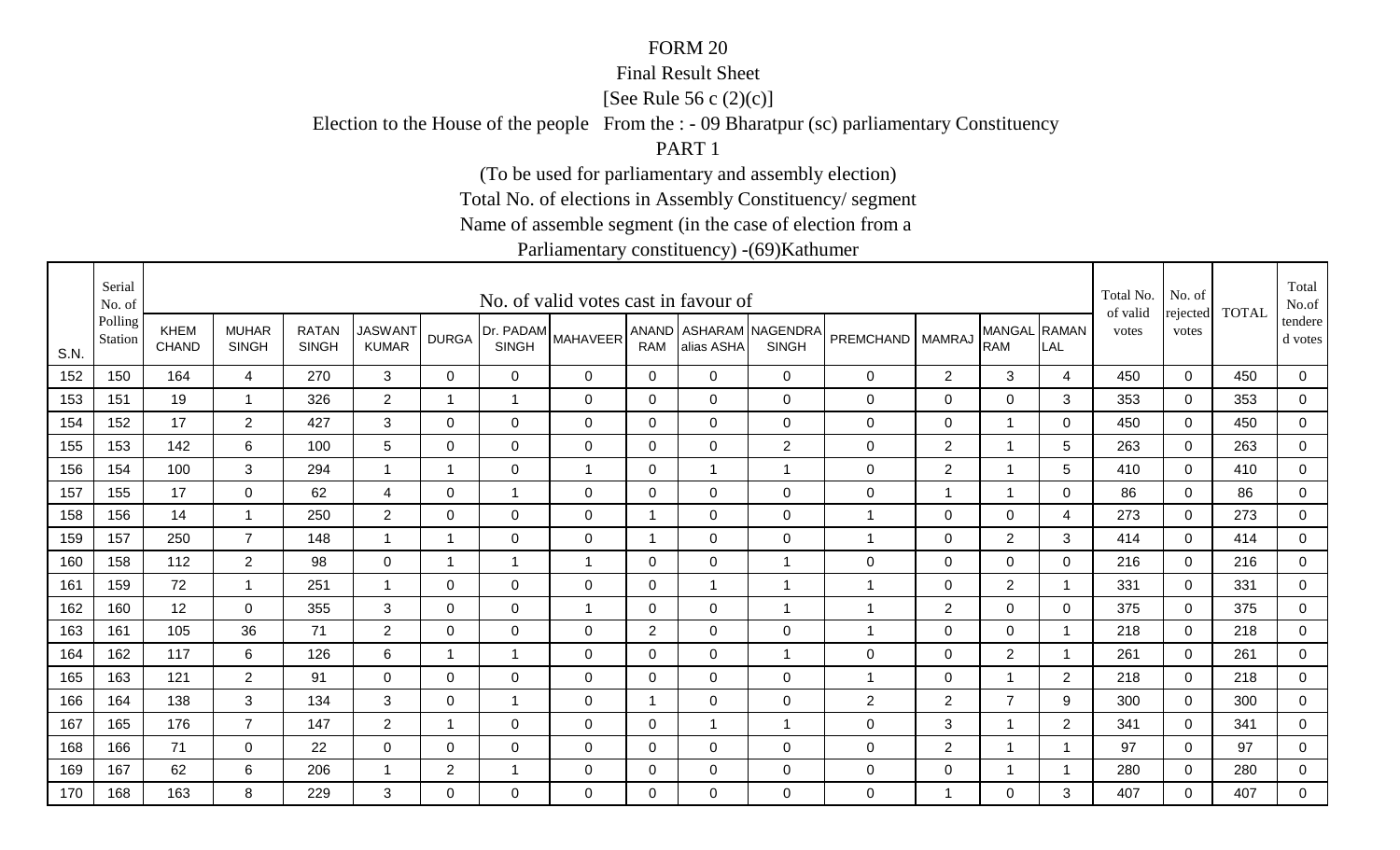### Final Result Sheet

[See Rule 56 c (2)(c)]

Election to the House of the people From the : - 09 Bharatpur (sc) parliamentary Constituency

PART 1

(To be used for parliamentary and assembly election)

Total No. of elections in Assembly Constituency/ segment

Name of assemble segment (in the case of election from a

|      | Serial<br>No. of   |                             |                              |                              |                                |                |                           | No. of valid votes cast in favour of |              |                |                                        |                  |                |                            |                | Total No.<br>of valid | No. of<br>rejected | <b>TOTAL</b> | Total<br>No.of       |
|------|--------------------|-----------------------------|------------------------------|------------------------------|--------------------------------|----------------|---------------------------|--------------------------------------|--------------|----------------|----------------------------------------|------------------|----------------|----------------------------|----------------|-----------------------|--------------------|--------------|----------------------|
| S.N. | Polling<br>Station | <b>KHEM</b><br><b>CHAND</b> | <b>MUHAR</b><br><b>SINGH</b> | <b>RATAN</b><br><b>SINGH</b> | <b>JASWANT</b><br><b>KUMAR</b> | <b>DURGA</b>   | Dr. PADAM<br><b>SINGH</b> | <b>MAHAVEER</b>                      | <b>RAM</b>   | alias ASHA     | ANAND ASHARAM NAGENDRA<br><b>SINGH</b> | <b>PREMCHAND</b> | <b>MAMRAJ</b>  | MANGAL RAMAN<br><b>RAM</b> | LAL            | votes                 | votes              |              | tendere  <br>d votes |
| 171  | 169                | 120                         | $2^{\circ}$                  | 123                          | $\overline{1}$                 | $\Omega$       | $\overline{1}$            | $\mathbf{1}$                         | $\mathbf{1}$ | $\Omega$       | $\mathbf 0$                            | $\mathbf 0$      | 0              | 3                          | 4              | 256                   | $\mathbf 0$        | 256          | 0                    |
| 172  | 170                | 157                         | 57                           | 305                          | -1                             | 0              | 0                         | 3                                    | $\mathbf 0$  | $\Omega$       | $\overline{1}$                         | 1                | 3              | 3                          | 5              | 536                   | 0                  | 536          | $\overline{0}$       |
| 173  | 171                | 101                         | $\mathbf 0$                  | 266                          | 4                              | 1              | 0                         | 0                                    | 0            |                | $\mathbf 0$                            | $\mathbf 0$      | 0              | $\mathbf 1$                | 3              | 377                   | 0                  | 377          | 0                    |
| 174  | 172                | 97                          | 9                            | 149                          | 0                              | 0              | 1                         | 0                                    | 0            | $\Omega$       | $\mathbf 0$                            | $\mathbf 0$      | $\mathbf 1$    |                            | 3              | 261                   | $\Omega$           | 261          | 0                    |
| 175  | 173                | 45                          | 6                            | 179                          | 6                              | $\mathbf 1$    | $\mathbf 0$               | $\mathbf 0$                          | $\mathbf 0$  | $\Omega$       | $\overline{1}$                         | 1                | 2              | $\overline{2}$             | 11             | 254                   | $\Omega$           | 254          | $\overline{0}$       |
| 176  | 174                | 172                         | $\overline{0}$               | 27                           | $\mathbf 0$                    | $\overline{1}$ | 29                        | $\mathbf 0$                          | $\mathbf 0$  | $\overline{0}$ | $\mathbf 0$                            | $\boldsymbol{0}$ | $\mathbf 0$    | $\mathbf 0$                | $\mathbf 0$    | 229                   | $\mathbf 0$        | 229          | $\overline{0}$       |
| 177  | 175                | 131                         | 99                           | 181                          | $\overline{2}$                 | -1             | $\mathbf 0$               | $\mathbf 0$                          | $\mathbf 0$  | $\mathbf 0$    | $\overline{1}$                         | $\boldsymbol{0}$ | 3              | 1                          | $\Omega$       | 419                   | $\Omega$           | 419          | 0                    |
| 178  | 176                | 85                          | $\mathbf{1}$                 | 59                           | $\overline{0}$                 | 0              | $\mathbf 0$               | $\mathbf 0$                          | 0            | $\overline{0}$ | $\overline{1}$                         | $\overline{2}$   | $\mathbf 0$    | $\mathbf 0$                | 4              | 152                   | $\mathbf 0$        | 152          | 0                    |
| 179  | 177                | 90                          | 3                            | 154                          | -1                             | $\Omega$       | 0                         | $\mathbf 0$                          | 0            | 0              | $\mathbf 0$                            | 1                | $\mathbf 0$    | 1                          | 4              | 254                   | $\mathbf 0$        | 254          | 0                    |
| 180  | 178                | 113                         | 3                            | 35                           | $\mathbf 0$                    | $\Omega$       | 9                         | $\mathbf 0$                          | $\mathbf 0$  | $\mathbf 0$    | $\mathbf 0$                            | $\mathbf{2}$     | $\mathbf 0$    | $\mathbf 0$                | $\Omega$       | 162                   | $\mathbf 0$        | 162          | $\overline{0}$       |
| 181  | 179                | 319                         | $\mathbf{1}$                 | 177                          | $\mathbf 0$                    | 0              | $\overline{2}$            | $\mathbf 0$                          | 0            | $\overline{2}$ | $\mathbf 0$                            | $\mathbf 0$      | $\overline{2}$ | 1                          | 0              | 504                   | 0                  | 504          | $\overline{0}$       |
| 182  | 180                | 147                         | $\Omega$                     | 66                           | $\mathbf 0$                    | $\Omega$       | $\mathbf 0$               | $\mathbf 0$                          | 0            | $\overline{0}$ | $\mathbf 0$                            | $\mathbf 0$      | $\mathbf 0$    | 1                          | -1             | 215                   | $\Omega$           | 215          | 0                    |
| 183  | 181                | 268                         | $\overline{7}$               | 161                          | $\overline{2}$                 | 0              | $\overline{c}$            | $\overline{1}$                       | 0            | $\Omega$       | $\mathbf 0$                            | 1                | $\mathbf 0$    | $\mathbf 0$                | 4              | 446                   | $\mathbf 0$        | 446          | $\overline{0}$       |
| 184  | 182                | 209                         | $\mathbf 1$                  | 39                           | -1                             | $\Omega$       | $\overline{2}$            | $\mathbf{1}$                         | $\mathbf{0}$ | $\Omega$       | $\mathbf 0$                            | $\mathbf 0$      | $\mathbf 0$    | 1                          | - 1            | 255                   | $\Omega$           | 255          | 0                    |
| 185  | 183                | 292                         | $\overline{4}$               | 101                          | $\mathbf 0$                    | $\mathbf 0$    | 5                         | $\mathbf 0$                          | $\mathbf 0$  |                | $\mathbf 0$                            | $\boldsymbol{0}$ | $\mathbf 0$    | 1                          | $\overline{2}$ | 406                   | $\overline{0}$     | 406          | $\mathbf 0$          |
| 186  | 184                | 218                         | 3                            | 76                           | -1                             | 0              | $\overline{2}$            | $\mathbf 0$                          | 0            | 0              | $\overline{1}$                         | $\mathbf 0$      | $\mathbf 0$    | 0                          | $\overline{2}$ | 303                   | $\Omega$           | 303          | $\mathbf 0$          |
| 187  | 185                | 148                         | $\overline{0}$               | 35                           |                                | 0              | $\mathbf 0$               | $\mathbf 0$                          | 0            | 0              | $\mathbf 0$                            | 0                | $\mathbf 0$    |                            | 0              | 185                   | $\mathbf 0$        | 185          | 0                    |
| 188  | 186                | 90                          | $\mathbf 0$                  | 62                           | 3                              | 0              | $\mathbf 0$               | $\mathbf 0$                          | 0            | 0              | $\mathbf 0$                            | $\mathbf 0$      | -1             |                            |                | 158                   | $\mathbf 0$        | 158          | $\overline{0}$       |
| 189  | 187                | 206                         | 3                            | 70                           | $\Omega$                       | $\Omega$       | 0                         | $\Omega$                             | $\Omega$     |                | $\mathbf 0$                            | 0                | $\Omega$       | 0                          | 3              | 283                   | $\Omega$           | 283          | $\overline{0}$       |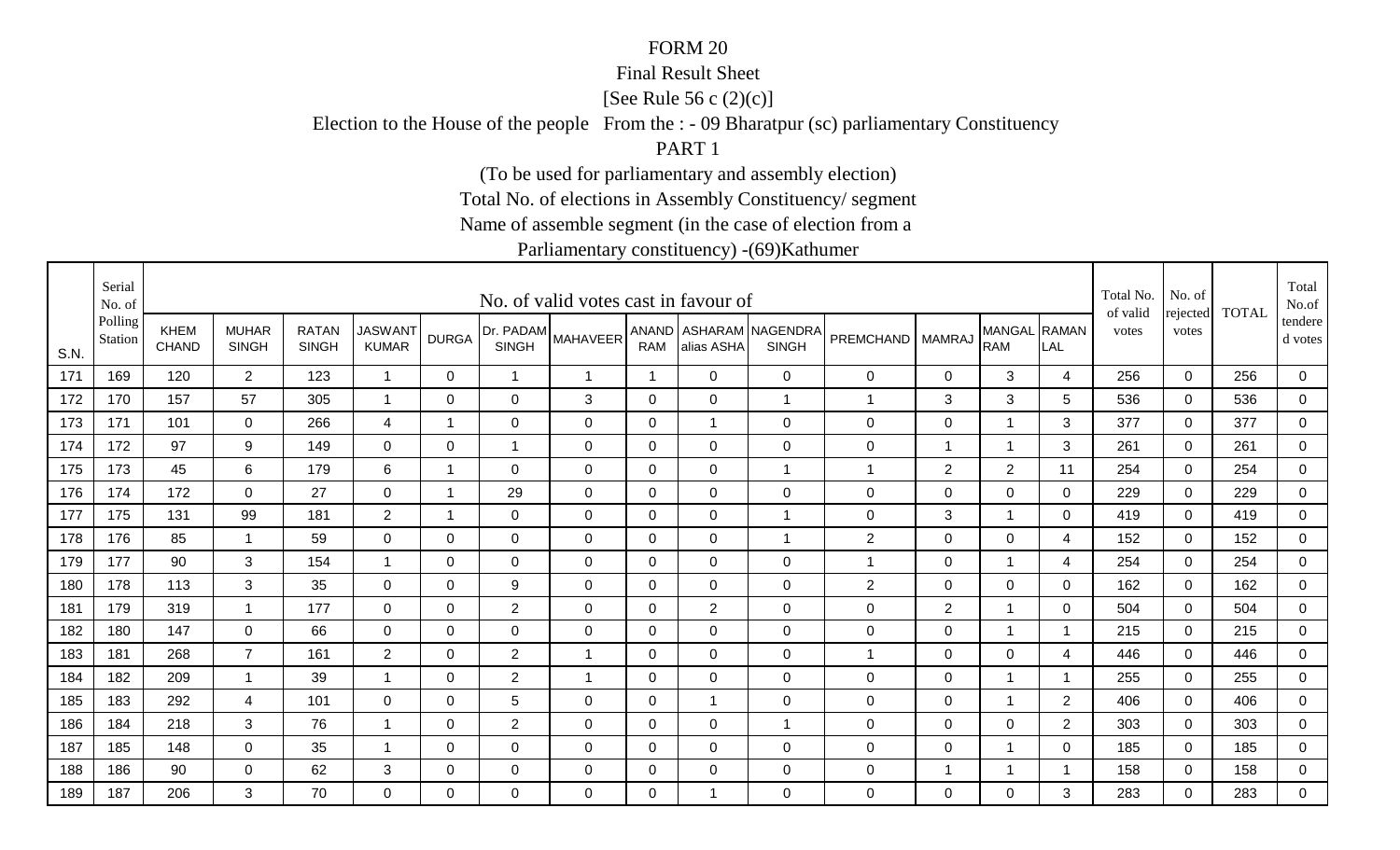### Final Result Sheet

[See Rule 56 c (2)(c)]

Election to the House of the people From the : - 09 Bharatpur (sc) parliamentary Constituency

PART 1

(To be used for parliamentary and assembly election)

Total No. of elections in Assembly Constituency/ segment

Name of assemble segment (in the case of election from a

|      | Serial<br>No. of   |                             |                                                                   |                              |                                |                |                | No. of valid votes cast in favour of |                |                |                                        |                    |                |                            |                | Total No.<br>of valid | No. of<br>rejected | <b>TOTAL</b> | Total<br>No.of     |
|------|--------------------|-----------------------------|-------------------------------------------------------------------|------------------------------|--------------------------------|----------------|----------------|--------------------------------------|----------------|----------------|----------------------------------------|--------------------|----------------|----------------------------|----------------|-----------------------|--------------------|--------------|--------------------|
| S.N. | Polling<br>Station | <b>KHEM</b><br><b>CHAND</b> | <b>MUHAR</b><br><b>SINGH</b>                                      | <b>RATAN</b><br><b>SINGH</b> | <b>JASWAN1</b><br><b>KUMAR</b> | <b>DURGA</b>   | <b>SINGH</b>   | Dr. PADAM MAHAVEER                   | <b>RAM</b>     | alias ASHA     | ANAND ASHARAM NAGENDRA<br><b>SINGH</b> | PREMCHAND   MAMRAJ |                | MANGAL RAMAN<br><b>RAM</b> | LAL            | votes                 | votes              |              | tendere<br>d votes |
| 190  | 187A               | 108                         | $\Omega$                                                          | 34                           | $\mathbf{0}$                   | $\Omega$       | $\Omega$       | $\mathbf 0$                          | $\Omega$       | $\Omega$       | 0                                      |                    | 0              | $\overline{0}$             | $\overline{0}$ | 143                   | $\overline{0}$     | 143          | $\overline{0}$     |
| 191  | 188                | 116                         | 19                                                                | 73                           | 1                              | $\Omega$       | $\Omega$       | $\mathbf 0$                          | $\Omega$       | $\mathbf 0$    | $\mathbf 0$                            | 0                  | $\mathbf 0$    | $\mathbf{1}$               | 3              | 213                   | $\mathbf 0$        | 213          | $\mathbf 0$        |
| 192  | 189                | 121                         | 8                                                                 | 200                          | -1                             | $\Omega$       | $\Omega$       | 1                                    | $\overline{0}$ | $\Omega$       | $\overline{0}$                         | 0                  | 0              | 3                          | 10             | 344                   | $\mathbf 0$        | 344          | $\mathbf 0$        |
| 193  | 190                | 66                          | 16                                                                | 239                          | $\overline{\mathbf{A}}$        | $\overline{2}$ | $\overline{0}$ | $\mathbf 0$                          | $\Omega$       | $\mathbf 0$    | $\mathbf 0$                            | 3                  | $\mathbf 0$    | $\overline{0}$             |                | 328                   | $\mathbf 0$        | 328          | $\mathbf 0$        |
| 194  | 191                | 112                         | 3                                                                 | 157                          | $\overline{2}$                 | 0              | $\overline{2}$ | 0                                    | $\Omega$       | $\Omega$       | 0                                      | 3                  | 3              | 0                          | 3              | 285                   | 0                  | 285          | $\mathbf 0$        |
| 195  | 192                | 47                          | 12                                                                | 270                          | 4                              | $\Omega$       | $\Omega$       | 0                                    | 0              | $\overline{0}$ | $\mathbf 0$                            |                    | 1              | -1                         | $\overline{2}$ | 338                   | $\mathbf 0$        | 338          | $\mathbf 0$        |
| 196  | 193                | 37                          | $\Omega$                                                          | 396                          | $\overline{2}$                 | $\overline{0}$ | $\overline{0}$ | $\mathbf 0$                          | $\overline{0}$ | $\overline{0}$ | $\mathbf 0$                            | 0                  | $\mathbf 0$    | $\overline{0}$             | 5              | 440                   | $\mathbf 0$        | 440          | $\mathbf 0$        |
| 197  | 194                | 134                         | 55                                                                | 159                          | 5                              | 0              | 0              | 0                                    | 2              | 0              | 2                                      | 0                  | 0              | $\mathbf 1$                | 6              | 364                   | 0                  | 364          | $\mathbf 0$        |
| 198  | 195                | 24                          | 6                                                                 | 73                           | -1                             | $\Omega$       | 10             | $\mathbf 0$                          | $\overline{1}$ | $\mathbf 0$    | $\mathbf 0$                            | 0                  | $\pmb{0}$      | $\mathbf 0$                | $\Omega$       | 115                   | 0                  | 115          | $\mathbf 0$        |
| 199  | 196                | 16                          | $\overline{2}$                                                    | 338                          | $\overline{2}$                 | $\Omega$       | $\Omega$       | $\overline{1}$                       | $\Omega$       | $\Omega$       | $\Omega$                               | 1                  | 0              | $\mathbf 0$                |                | 361                   | $\mathbf{0}$       | 361          | $\Omega$           |
| 200  | 197                | 69                          | $\overline{2}$                                                    | 264                          | $\overline{2}$                 |                | $\Omega$       | 0                                    | 0              | -1             | $\mathbf 0$                            | 3                  | 4              | 3                          | 5              | 354                   | $\mathbf{0}$       | 354          | $\mathbf 0$        |
| 201  | 198                | 56                          | $\Omega$                                                          | 153                          | 3                              | $\Omega$       | $\mathbf 0$    | $\mathbf 0$                          | $\overline{0}$ | $\overline{0}$ | $\mathbf 0$                            | 0                  | 1              | 4                          | $\overline{4}$ | 221                   | $\mathbf 0$        | 221          | $\mathbf 0$        |
| 202  | 199                | 2                           |                                                                   | 250                          | 3                              | 0              | 2              | 1                                    | $\Omega$       | $\Omega$       | $\mathbf 0$                            |                    | $\overline{2}$ | $\mathbf 0$                | 2              | 264                   | $\Omega$           | 264          | $\overline{0}$     |
|      |                    |                             | Total No. of Votes Recoreded At Polling Station                   |                              |                                |                |                |                                      |                |                |                                        |                    |                |                            |                |                       |                    |              |                    |
|      |                    | 27076                       | 2362                                                              | 28118                        | 296                            | 56             | 371            | 41                                   | 35             | 38             | 43                                     | 95                 | 164            | 213                        | 510            | 59418                 | $\mathbf{0}$       | 59418        | $\mathbf 0$        |
|      |                    |                             | No. of Votes Recoreded On Postal Ballot Papers                    |                              |                                |                |                |                                      |                |                |                                        |                    |                |                            |                |                       |                    |              |                    |
|      |                    |                             | ( to be filled in case of election from an assembly constituency) |                              |                                |                |                |                                      |                |                |                                        |                    |                |                            |                |                       |                    |              |                    |
|      |                    |                             |                                                                   |                              |                                |                |                |                                      |                |                |                                        |                    |                |                            |                |                       |                    |              |                    |